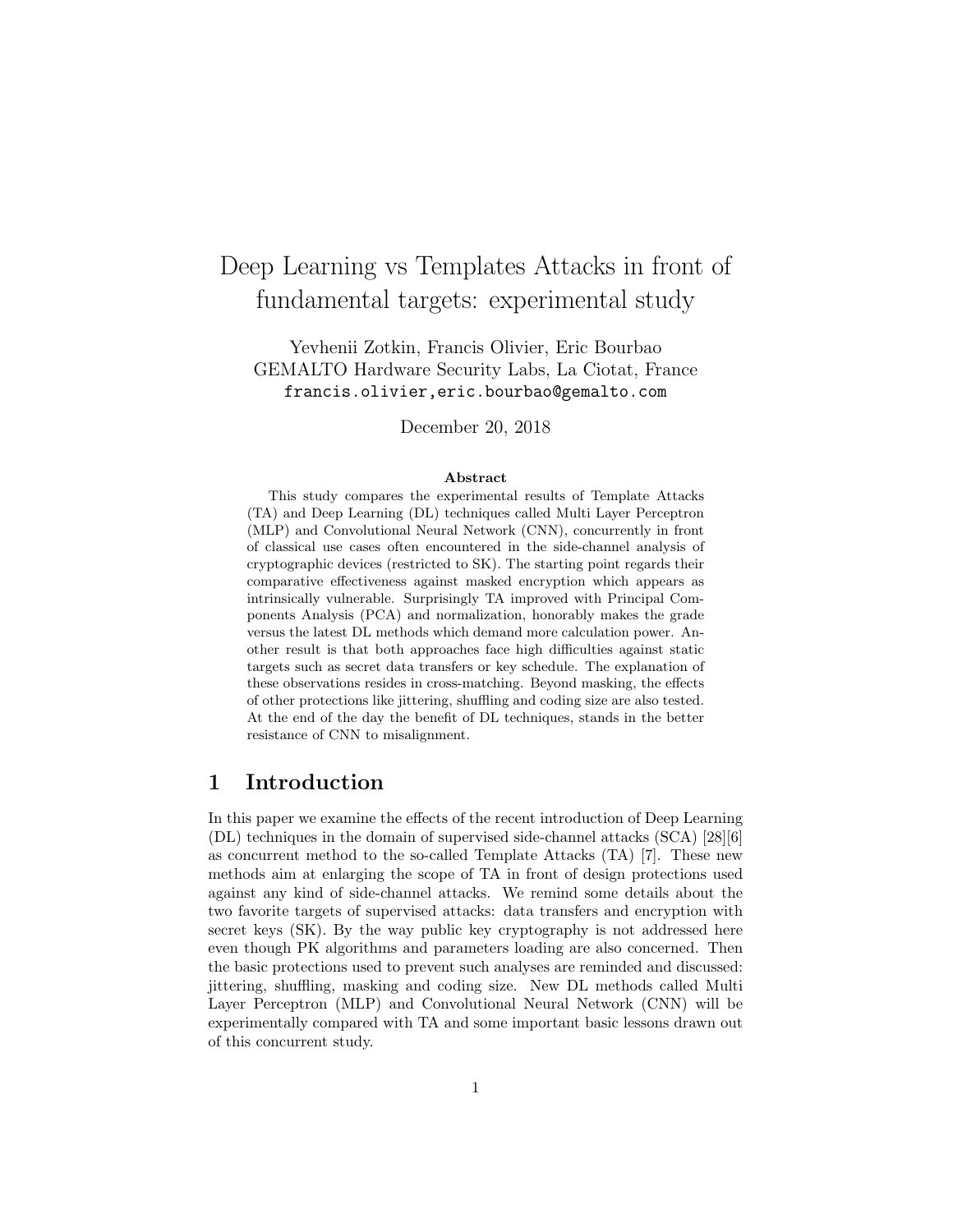## 1.1 The advent of Deep Learning in supervised methods

Supervised attacks consider 2 phases called learning phase (a.k.a profiling) and a test phase (a.k.a matching). In the learning phase the cryptographic Device Under Test (DUT) is assumed open. So the secrecy chunks can be set freely with every values and the traces associated accordingly in order to build up a -hopefully bijective- model that maps the value onto the signal. The test phase applies this model on the locked twin DUT to be attacked: its aims at identifying the chunks of secret values by submitting to the model the signal produced while playing a comparable process as in learning phase. The portability issues regards the difficulty of reproducing the same measurement conditions in both phases so as to preserve the signals compatibility and keep them comparable.

Template attacks (TA) are well knwon for 20 years now and based upon sound classical statistics [13, 7]. They are based upon Bayesian inference and multivariate Gaussian behavior (see formulation in *appendix A*). Some improvements have been proposed in 2006 by Archambeau et al. [2] with Principle Components Analysis (PCA) originally introduced to facilitate the identification and management of the points of interest (POI) within the signals. TA are seen as theoretically optimal [35] but perceived as poorly effective on the field: they are difficult to implement in practice; their requirements are seldom encountered because open DUTs are not often available for learning and the portability remains as a hard point (when profiling and matching are not conducted on the same DUT). Besides they are considered as easily thwarted with some well-known countermeasures that will be discussed in this paper.

New techniques derived from Artificial Intelligence, Machine Learning, Neural Networks have recently been introduced into the scope of supervised SCA [23, 24]. With the help of important computational resources (memory and calculation power), they prove to be applicable, generic and effective. Following Benadjila et al. [4] two of them are implemented in this study and designated by MLP (MultiLayer Perceptron) and CNN (Convolutional Neural Network). These methods are interesting and challenging for classical TA methods because have been presented as capable of circumventing some known protections that defeat TA such as random boolean masking and jittering.

An important remaining issue regards the portability referring to the fact that the learning and test phases might have not been conducted against the same device and/or under the same measurement conditions. Moreover a basic issue in test/matching phase remains the amount of the candidate traces. We will see in this study that, as the DL techniques, TA can also apply some preprocessing to the traces such as normalization and PCA.

## 1.2 Typology of targets

Historically Inferential Power Attacks (IPA) and TA [13, 7] were introduced as concurrent to Differential Power Analysis (DPA) [21] in order to extend the application fields of SCA beyond encryption. Indeed it was shown that under the condition of learning phase availability some new operations could become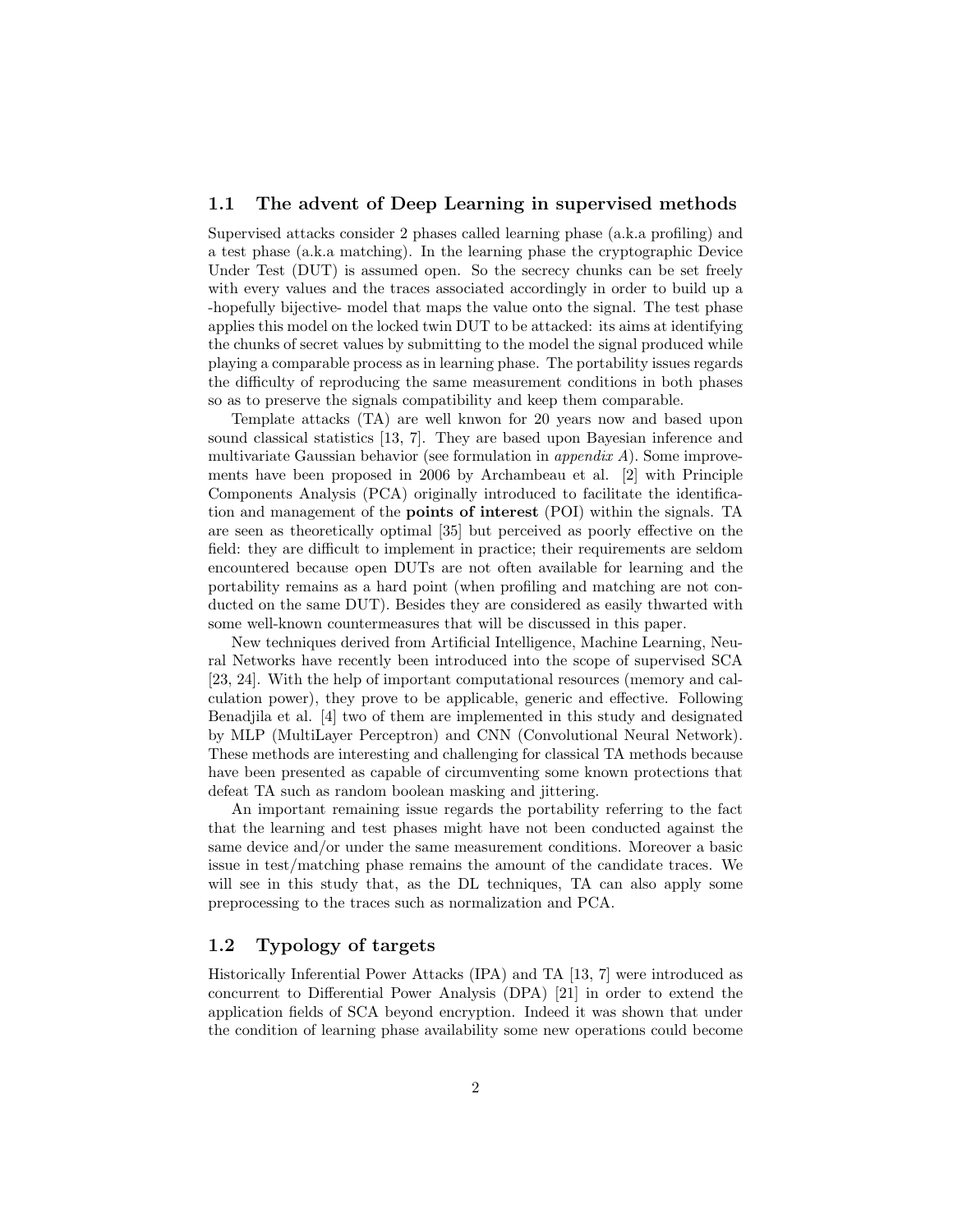new targets: secret transfers (key loading), key scheduling or poorly exposed encrypted data (secret codes or cryptograms). We designate these  $f(K)$  cases as static targets because the secret data do not change during the test phase. Conversely encryption  $f(K, M)$  can be designated as a potentially **dynamic** target because the message varies in test phase. For sake of simplicity we follow many papers and target the first SubByte function at the beginning of the AES algorithm  $SBox(K_i \oplus M_i)$  to illustrate this kind of target although the DES first round could be considered as well. These are typically the targets of non-profiled attacks DPA/CPA [21, 5, 20] but they are often addressed by the supervised ones for the following reasons:

- Regardless of their applicability, supervised attacks may succeed with less traces during the test phase than the amount required for statistical estimation as in CPA for instance.
- The message variability can be considered as a workaround to relieve the open device requirement of the learning phase. As long as only the leakages of  $K_i \oplus M_i$  (input) and  $SBox(K_i \oplus M_i)$  (output) are observed, no need to vary the key anymore, only to know it! Key loading and scheduling are excluded.

## 1.3 Cross matching

Let's take this opportunity to introduce the notion of **cross-matching** which is specific to dynamic targets. Of course if the classes are labelled at profiling according to the exclusive-OR value  $K \oplus M$ , the matching will have to redirect the comparisons labels through  $K^* = M^* \oplus K \oplus M$ , if  $K^*$  (the unknown) and  $M^*$  (supposedly known) designate the variables in test phase.

## 1.4 Classical protections

## 1.4.1 Jittering

Traces jittering designates a random misalignment implemented by any kind of hardware and software means (clock instability, fake cycles, additional random code insertion). It must be implemented as a minimal countermeasure. But if too simplistic its effect can sometimes be cancelled by the attacker with signal preprocessing and pattern matching. If not fixed it is effective against many kinds of SCA. But some most recent techniques show to be insensitive to it and designed in that purpose.

#### 1.4.2 Shuffling

Shuffling refers to words indices random permutations at each execution: if the signals ever looked aligned the same word index is never handled at the same position anyway. This spreads the leakage over several occurrences and reduces the leakage SNR in proportion. Shuffling should be applied in any case,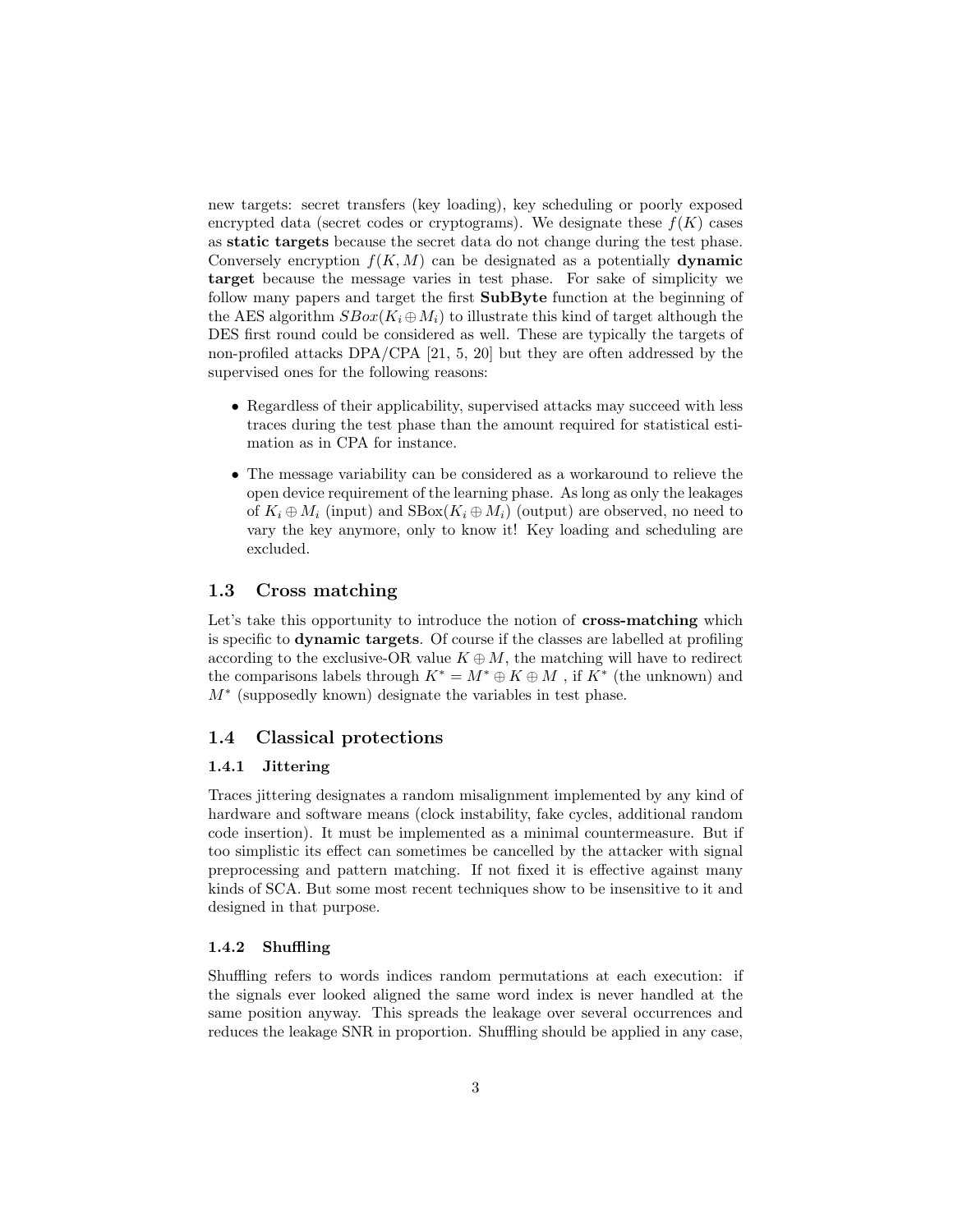but unfortunately less used in data transfers routines. Here again some new analysis techniques aim at mitigating it.

#### 1.4.3 Masking

Boolean masking [11] replaces natural encryption functions by randomized variables such as  $SBox'(K_i \oplus M_i \oplus u) = SBox(K_i \oplus M_i) \oplus v$  with modified *look-up* tables(LUT) and random masks u and v internally refreshed at each execution. The objective is to make variables unpredictable (It is also used in key scheduling but rather poorly in data transfers). It is well known in the domain of non-profiles attacks that this sort of implementation is prone to second order analyses [27, 14, 12] the secret key can be inferred if the random mask and the masked variable leakages are observed jointly soas to exploit their mutual dependence. But so far data masking undermined TA methods except is very unrealistic conditions (simplistic and noise free leakages, known mask at profiling!). As a matter of fact masking requires  $2^{nd}$  order DPA for POI identification (SNR, SOST become powerless). The variable leakage turns multifaceted for each value and the templates all equivalent!

#### 1.4.4 Coding size

Coding size refers to the size of the machine words or registers that host the internal variables (from 8, 16, 32, 64, 128 bits to more exotic values in hardware coprocessors). Splitting the data into words as imposed or proposed by the hardware architecture has a major impact on the applicability of supervised attacks. This topic is insufficiently discussed in papers that mainly deal with 8 bits implementations. It will be addressed along with the static targets. In 2014 an interesting and daring study has been proposed by Choudary and Kuhn [9] aiming at a full extension to 16 bits, with partitioning over 65536 classes! Unfortunately they deal with a couple of successive bytes that leak successively and not simultaneously. Beyond the digital acquisitions and data management difficulties, working with numerous classes raises estimation problems. So this paper will just consider the realistic case of 8 bits partitioning (which could be extended to 10 or 12) whereas the leakage is due to 16 bits (or 32) at the same time.

## 1.5 Experimental purpose of this paper

Each of these protections proves to be weak when used alone. But proper combinations of them are very robust. In this paper their intrinsic resistance against supervised attacks is going to be experienced. The tests consist in performing the profiling/learning phase and then play the matching/test phase with the knowledge of the secret in order to calibrate the attacks. The assessment is based on solution ranking and convergence performance (needed number of challenge traces).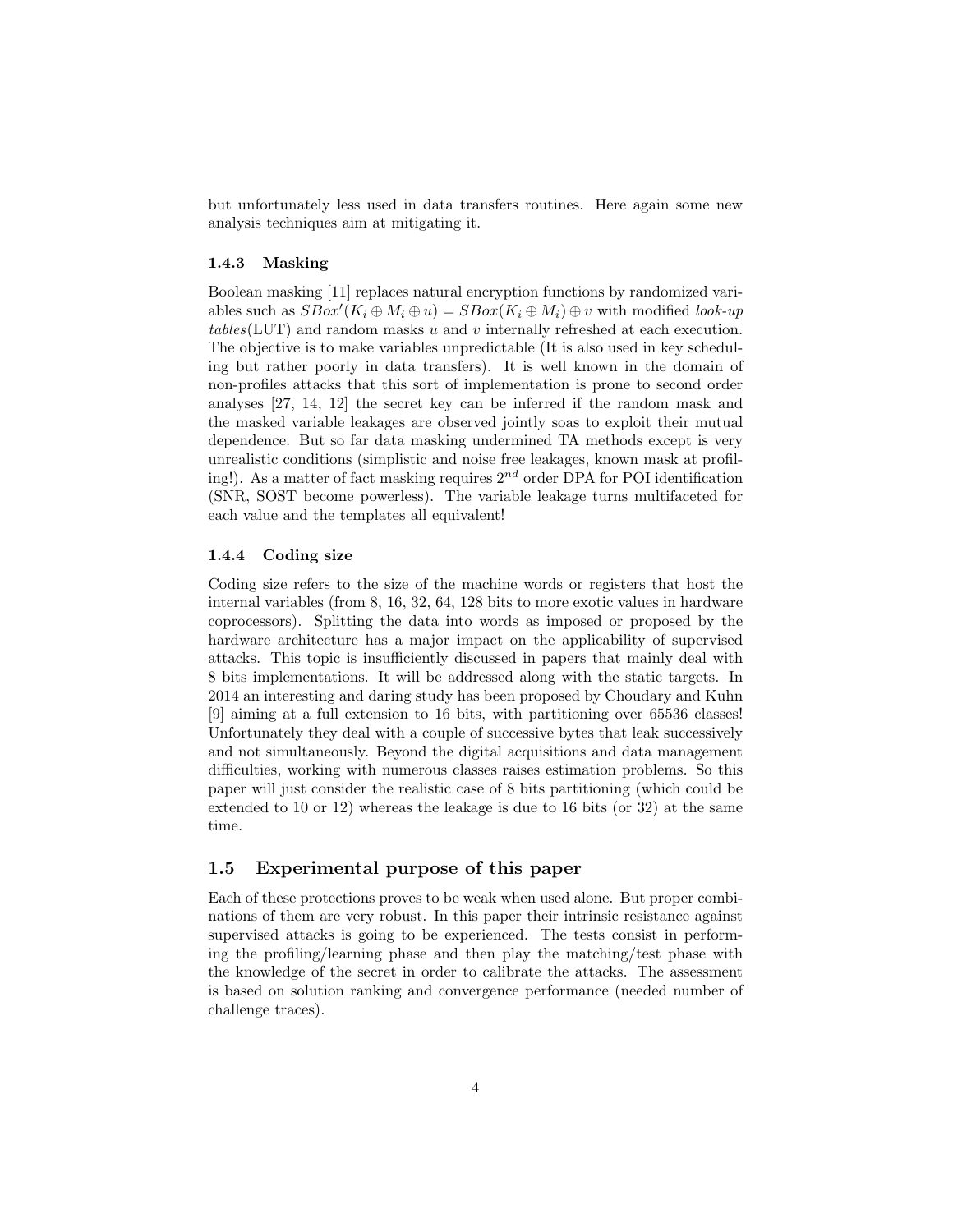|   | Target                    | Leakage      | Traces (profile) | Traces (test) |
|---|---------------------------|--------------|------------------|---------------|
| Α | Masked SubByte            | High (EM)    | 45,000           | 5,000         |
| B | Masked SubByte            | Low $(EM)$   | 900,000          | 100,000       |
|   | 8 bits transfer           | High (power) | 900,000          | 100,000       |
|   | $8, 16, 32$ bits transfer | Low (EM)     | 500,000          | 500,000       |

Table 1: Designation of the datasets.

Concurrent analyses of TA and DL (MLP and CNN) will be experienced against 4 targets all operated in favorable experimental conditions, free of any portability issue: the acquisitions set-up are the same and consistent for both learning and test phases.

Target A refers to the public ASCAD dataset (MNIST dataset from [4]). It consists of 50,000 training and 10,000 testing traces of 700 electromagnetic (EM) samples from an ATMega8515 microcontroller performing the first round of AES encryption. Target variable is an output of the second byte masked AES SBox. Therefore dataset poses 256-class classification problem. For testing purpose the mask is also known with the message and can be used or not. There exist 3 versions of dataset: one without jittering and 2 with jittering simulated by randomly shifting. Jittering effects will be testes on this special implementation.

Target B refers to another hardware implementing also masked AES substitution. Two sets of data are available with or without shuffling (but no jittering) and monitored through both EM and power signals. The leakage is much weaker but 1 million traces are available in each set.

Target C is a simplistic 8 bit data transfer implemented on a old chip for smart card and strongly leaking the data through its power reaching CPA rates up to 0.6.

Target D is a realistic chip for smart card monitored with EM and implementing data transfers with various word sizes: 8, 16, 32 bits, with or without shuffling. CPA leakage rates stand between 0.1 to 0.15.

This paper starts with a bibliographic overview of the supervised methods applied to the SCA problems. Then DL-MLP and DL-CNN techniques are experienced on dynamic targets A and B. The following section does the same with TA improved by PCA and normalization. Then static targets are tested with both DL and TA methods before a final synthesis of the results draws some basic practical lessons out of these experiments.

## 2 Literature overview

This sections quickly reminds the basics of profiled and supervised attacks. If Machine Learning is the most general framework of classification problems, historically template attacks came first in side-channel analysis [13, 7]. TA are often seen in literature as a baseline for more machine learning techniques and deep learning more specifically.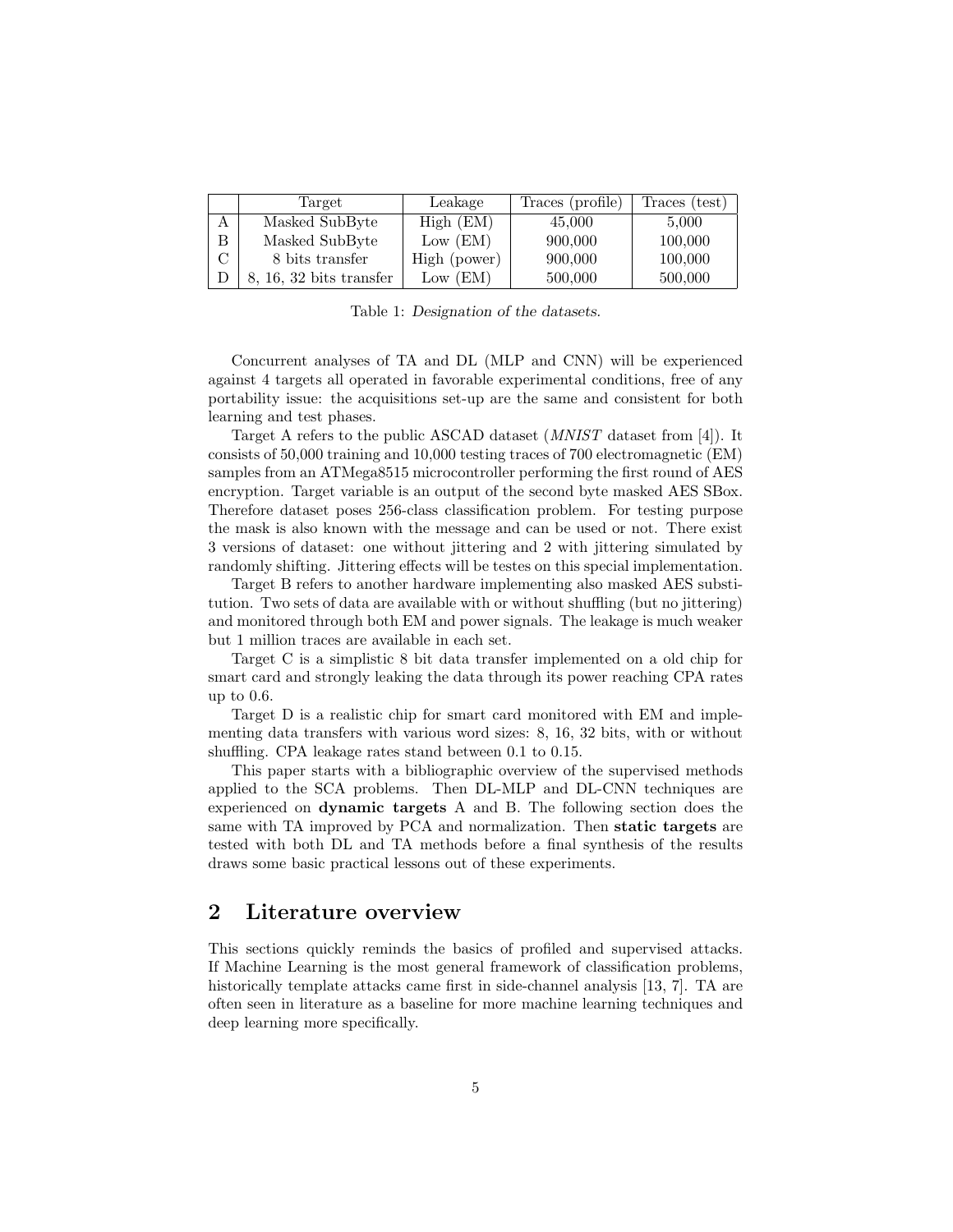## 2.1 Template attacks

Template attacks are the profiling attacks holding the assumption that attacker is in possession of an identical copy of the cryptographic device being attacked (DUT). TA consists in collecting a large time signal made of N samples for each operation  $O_i$  (which in machine learning terminology would correspond to classification problem with  $|O| = K$  classes). By the way the classical gaussian formulation of TA (textitappendix A) is named Quadratic Discriminant Analysis (QDA) in regular statistics (and used in machine learning terminology).

Typically, classical papers consider operations processed by a 8-bit microcontroller for which there are  $K = 256$  possible values. Surprisingly the issue related to the size of the selection variable has been very lately addressed in literature for data transfers [9] and key schedule [36]. The other types of protections are considered as rather weak but relatively effective when combined jointly. Let's notice that from 2007 Oswald et al. [29] have addressed the issue of TA against boolean masking but under so unrealistic assumptions (profiling with known mask!) that masking is generally also recommended as a good protection.

## 2.2 Principal component analysis

A major problem of the template attacks is the dimensionality  $N$  of the input samples. Typically N is  $\mathcal{O}(10^5)$  depending on the sampling rate of an oscilloscope. A lot of research effort has been invested to find the optimal way to project data in low dimensional subspaces while maximizing the predictive power of the features. To address this issue Archambeau et al. [2] proposed to perform attacks in principal subspaces, using PCA [18] projection both as the dimensionality reduction tool and as an automated way to more efficiently select the points of interest POI (see appendix  $B$ ). They performed successful attacks against secret key ciphers. In the case of AES, the attack was conducted on a non-masked implementation of the algorithm. To our best knowledge, there is no published literature on the use of the template attacks with PCA on masked implementations.

Prior to likelihood computation, PCA projects the vectors and matrices (see  $appendix B)$  into a linear sub-space. The projection matrix results from an Eigen problem applied to the inter-classes scatter matrix  $S = E[(T_k - T)(T_k - T)^T]$ which is the related to the global and classes covariance matrices by  $R = E[R_k]+$ S (literally the "variance of the average templates" plus the "average of the covariances" taken over all classes k). Furthermore it may also apply to  $R^{-1}S$  as a kind of SNR criterion maximizing inter-classes scattering over global scattering and noise (a.k.a Linear Discriminant Analysis LDA [33]). The choice of matrix  $R$  is not optimal in ordinary cases. But the sequel of this paper will show that the Eigen vectors of  $R$  are more relevant in the masked case for which  $S$  tends to 0.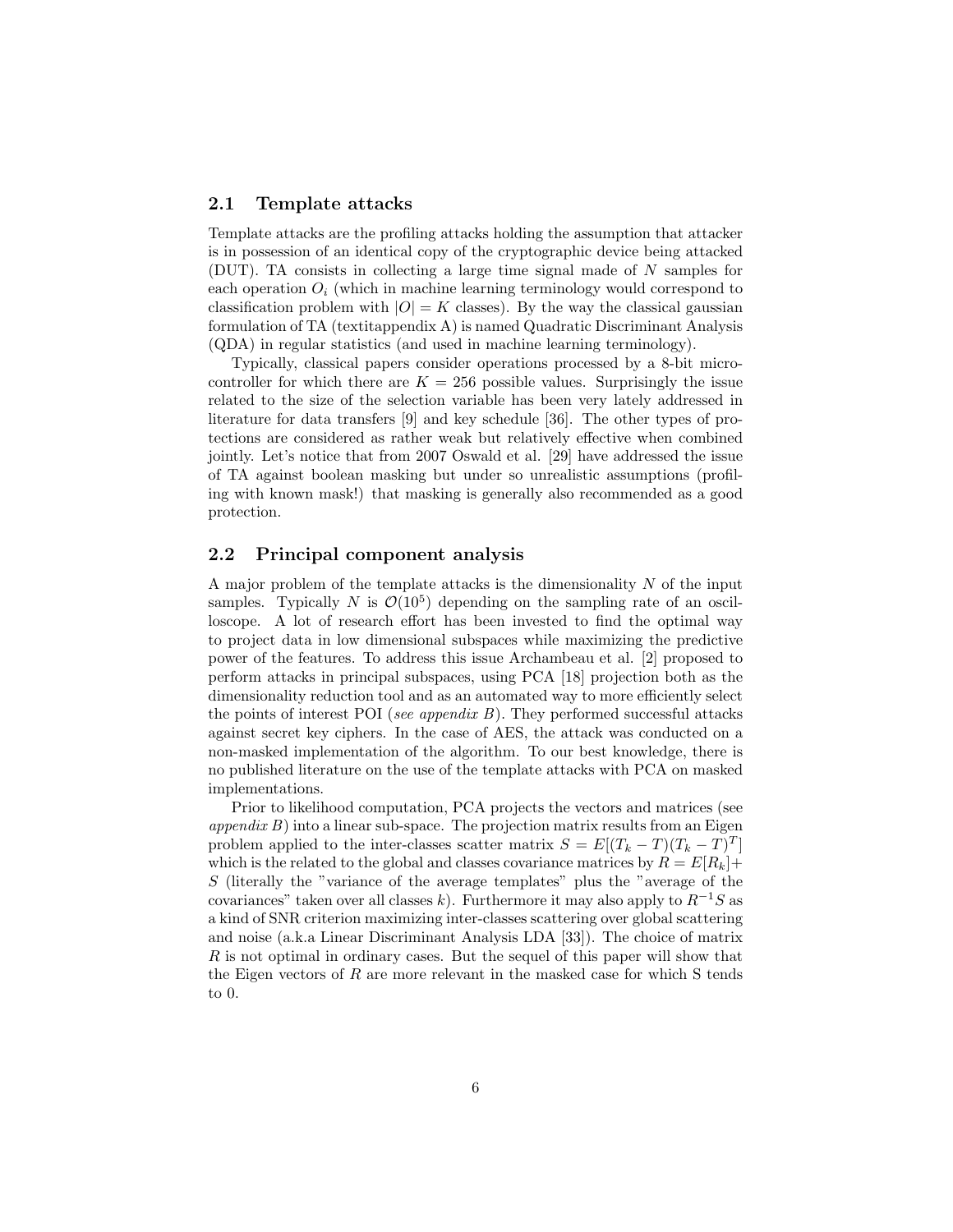#### 2.3 Machine Learning based methods

The first attempt of using Machine Learning methods dates from 2002 [31], where authors were using Kohonen Neural Networks to learn from electromagnetic signatures. Later in 2012, people were using Support Vector Machine (SVM) instead of TA to get rid of the issue of the underlying Gaussian hypothesis of the latter [1]. Other non-parametric approaches have also been shown to be competitive with TA [16, 24]; drawbacks have been highlighted though, such as increased computational power or other non-decidable issue as the choice of the hyper parameters. More recently, neural network approaches showed up to attack an AES implementation [26].

## 2.4 Deep learning based methods

To our best knowledge, the first publication on using Deep Learning models for side-channel attacks is by E. Cagli et al. in 2017 [6]. The authors use Convolutional Neural Networks [22] to perform an attack on a non-masked implementation of AES. In their perspective, primal interest in using CNN comes from the problem of traces alignment. Raw traces always come with some form of random misalignment from one trace to the other due to natural jittering, hardware countermeasures or software desynchronization. Post-alignment is a non-trivial and costly procedure; there are no common techniques to perform it. Traces cannot be exploited by most of the classical SCA techniques (e.g CPA) if they cannot be realigned before.

The authors find that translation invariance properties of CNN can help deal with cases of misalignment. In their tests, they use the Hamming Weight of unmasked SBox output as their target variable, which in this case corresponds to 9 classes classification problem. They also test some common protection mechanisms such as jittering and random delays. With random delay they are able to achieve 0.78 accuracy and it takes 7 traces to achieve constant key entropy of 1 using a training set of 500,000 examples. With real jittering, the achieved results are below random benchmark. Timon in a 2018 paper [34] studies the topic of non-profiled side-channel attacks using deep learning methods. In this setting, an attacker only has access to the limited number of traces without knowing the key so he uses the following approach for the attack: train some k models using each possible Hamming Weight of key hypothesis, then, the correct key hypothesis should give the good results in terms of a chosen metric, while incorrect hypotheses would not converge. Timon conducts his experiments on an unmasked implementation of AES. This method is suboptimal since the difference in validation accuracy between true key hypothesis and predicted key is 0.02 points, which does not give confidence to prediction.

Authors also experiment with second and third order attacks. They use both MLP and CNN architectures. Here, provided motivation for CNN usage is the same as in work discussed previously, they successfully perform second and third order attacks on several data sets (including target A picked up from them). Weak differences between true and false key hypothesis accuracy raise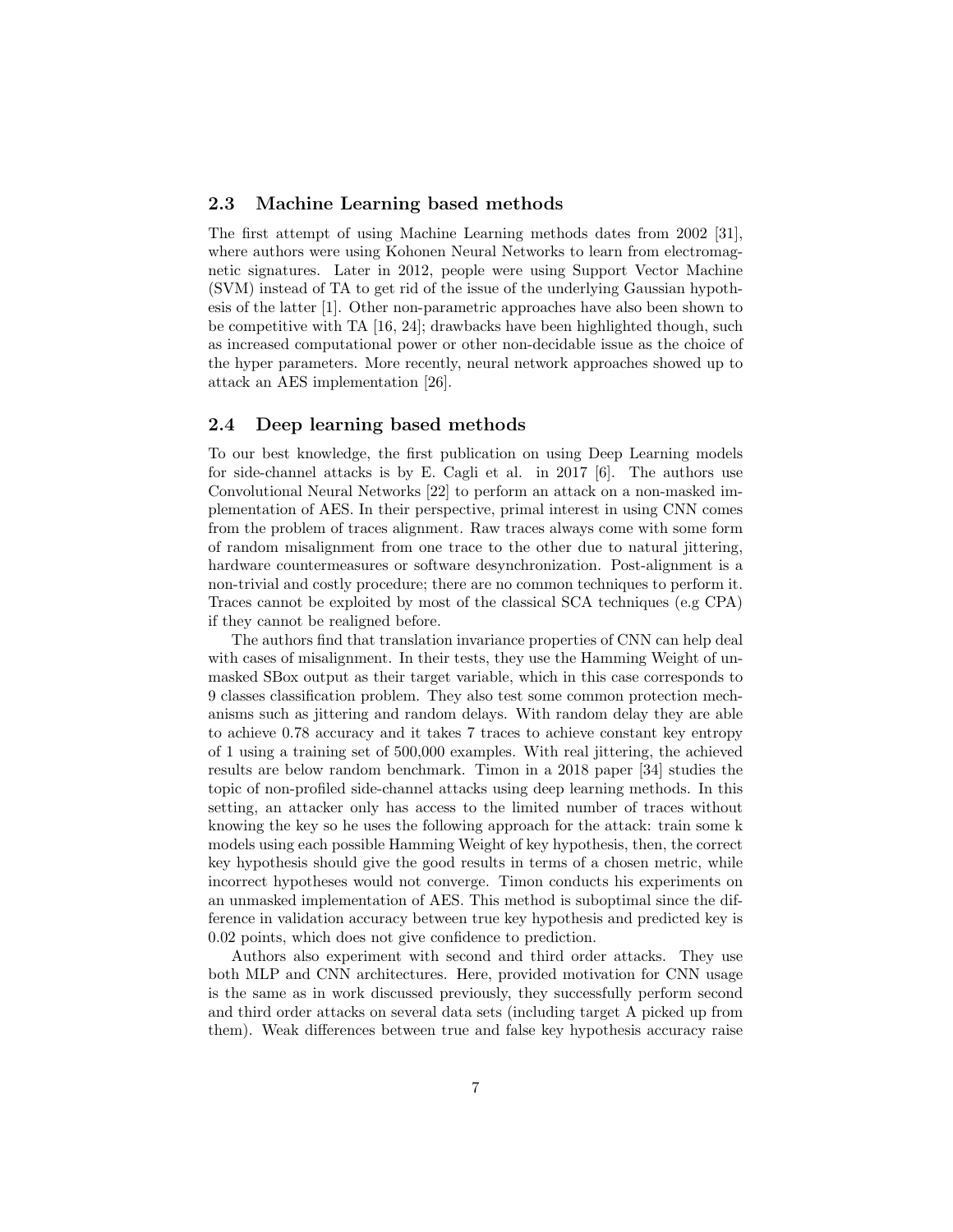questions about the method's robustness. Nevertheless, the issue of learning in a non-profiled setting is important and motivates the replay of the methods provided in the publication.

## 2.5 Metrics

In DL there are two funcdamental metrics: the loss function (minimized by the learning algorithm) and the accuracy which assesses the model efficiency (see *appendix C*). Applied to side-channel, the **accuracy** metric corresponds to single trace matching, i.e. the situation when only one trace is available to recover the key. While this metric is perfectly valid for the non-masked case, in case of masked implementation of AES it is seldom possible to achieve a level of accuracy which will permit to perform the attack in a single trace. When possible in test phase, it becomes interesting to exploit multiple challenges to recover the key. Experiments conducted in the present paper will show (on targets A and B) that single trace matching results in the level of accuracy of random guessing. But if multiple presentations are combined, the correct key is recovered in most cases or at least ranked significantly so as to reduce the brute-force search space and keep the attack feasible. Thus ranking is used for calibrating multiple traces matching and the average rank is a primary metric along with accuracy.

Rank is a common metric in side-channel and crytographic community often used to simulate an attack with known keys and evaluate its effectiveness. Having the datasets  $D_{train}$  and  $D_{test}$  (containing L experiments  $X_i$ ), to respectively adjust and validate the model  $\hat{g}$ , a single rank is formally defined as 1 plus the amount of hypothetical key values  $k \in K$  providing with higher probability (or log-likelihood score) than the true key  $k^*$ :

$$
rank(\hat{g}, D_{train}, D_{test}, i) = 1 + |\{k \in K/p(k|X_i) > p(k^*|X_i)\}|
$$

Less formally the rank is seen by DL methods as a distance between the predicted and true key value. This definition slightly differs from the one of [4] with the  $+1$  added for cryptanalytic reasons. For L multiple traces challenges the mean rank is also considered:

$$
RANK_L(\hat{g}) = E[rank(\hat{g}, D_{train}, D_{test}, i)]
$$

In practice, the rank is computed over some  $L$  traces as an iterative argmax over the log of probabilities. Let's notice that the rank spans the interval [1, 256] if there are 256 hypotheses : the average rank is 128.5 and corresponds to matching at random. In cryptanalysis the residual entropy is directly computed in bit as  $log_2(RANK)$ . One bit is gained each time the average ranking is divided by 2.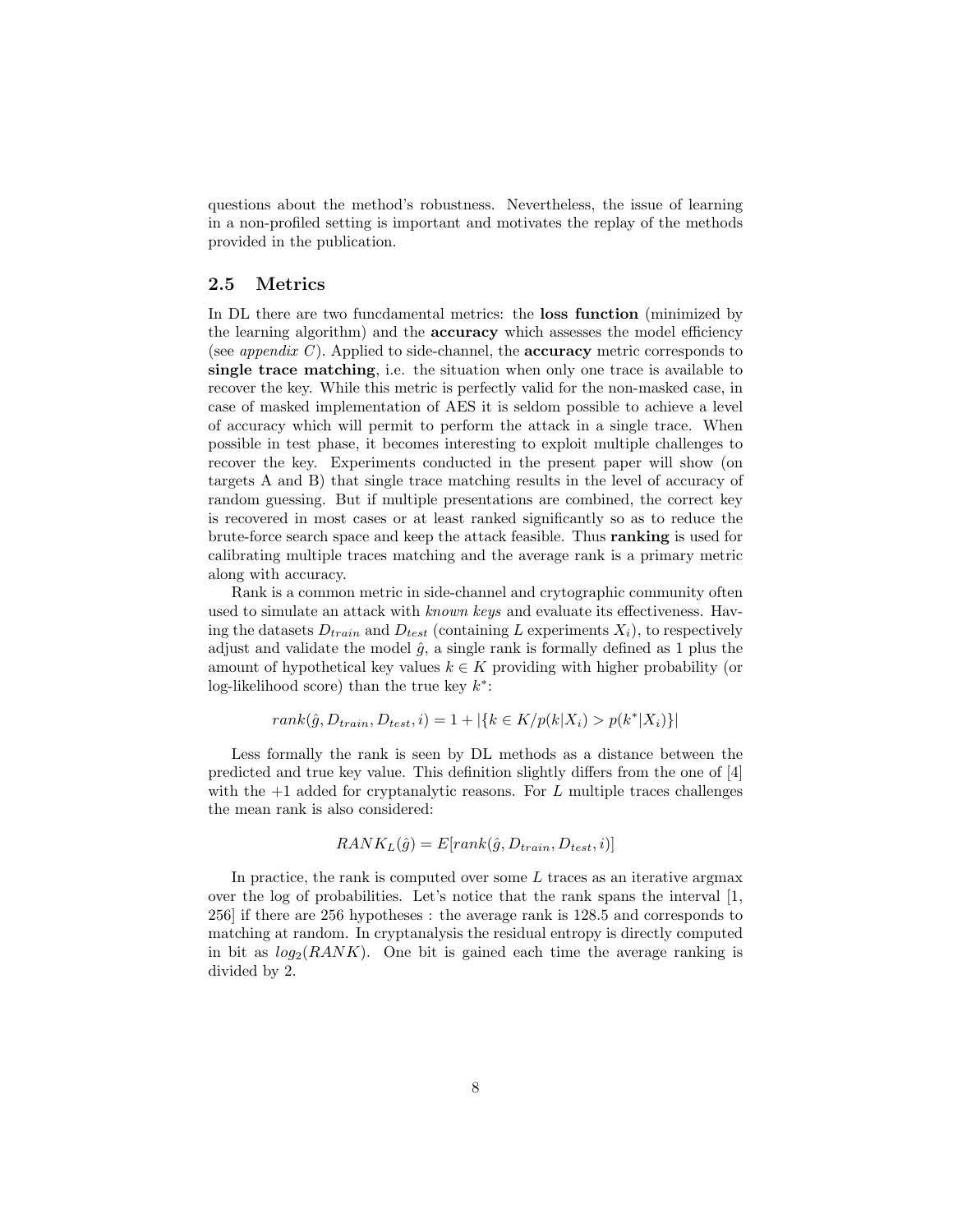# 3 DL results against protected dynamic targets A and B

Prouff et al. [4] in their extended paper make an overview of different deep learning techniques (mainly CNN and MLP), present ASCAD dataset, and finally propose several models as a benchmark for this dataset. This section follows their steps in view of replaying their analysis on enlarged cases for our own understanding and possible improvements.

## 3.1 Implementation on target A

The authors propose a couple of neural network architectures named **MLP**\_best and CNN best. The latter is a variation of a network called VGG16 [32] with changes on input and classification layers. The former is an MLP architecture with 4 hidden layers, 200 nodes each. These architectures have been taken in the present study as a replay baseline on this dataset. The authors come up to the conclusion that MLP architecture performs better than CNN except in presence of random shifting where CNN prevails.

Both in the reference paper and in the present replica, the results produce a apparently low level of accuracy (0.007, random guessing accuracy is 0.004). Despite the intuitive idea that the model does not learn anything at all, acceptable results are obtained in terms of ranking. The explanation hypothesis is that despite performing extremely poor in terms of single trace matching, the model achieves to approximate the distribution enough for allowing multiple traces matching. More theoretical research in this domain is required to drive some concrete conclusions.

Investigating further into the code provided by the authors it can be seen that despite the rigorous use of 10-fold for choosing the hyperparameters, they do not use the validation set for checking during the training. Moreover, they do not implement any form of regularization either.

#### 3.2 Bias-variance trade-off

During the learning phase we investigated classical methods of network optimization. On the one hand some like batch normalization aim at improving the learning capabilities with variance reduction. But on the other hand some others generate variance in order to fight against overfitting: dropout, regularization, data augmentation. Our first intention on the provided model was to fight the overfit. Empirically, in order to go to the extreme, with given complexity of the network it is possible to achieve 100% accuracy on the train set while reducing the learning rate to  $10^{-5}$ . But the difficulty is to find a satisfactory trade-off between these antagonist effects.

We first tested the Batch Normalization technique proposed by [17]. During all our experiments it either improved the results or remained neutral, except sometimes when combining it with Dropout. Empirically, we observed degrading results when using both together. From the theoretical point of view, [25] give a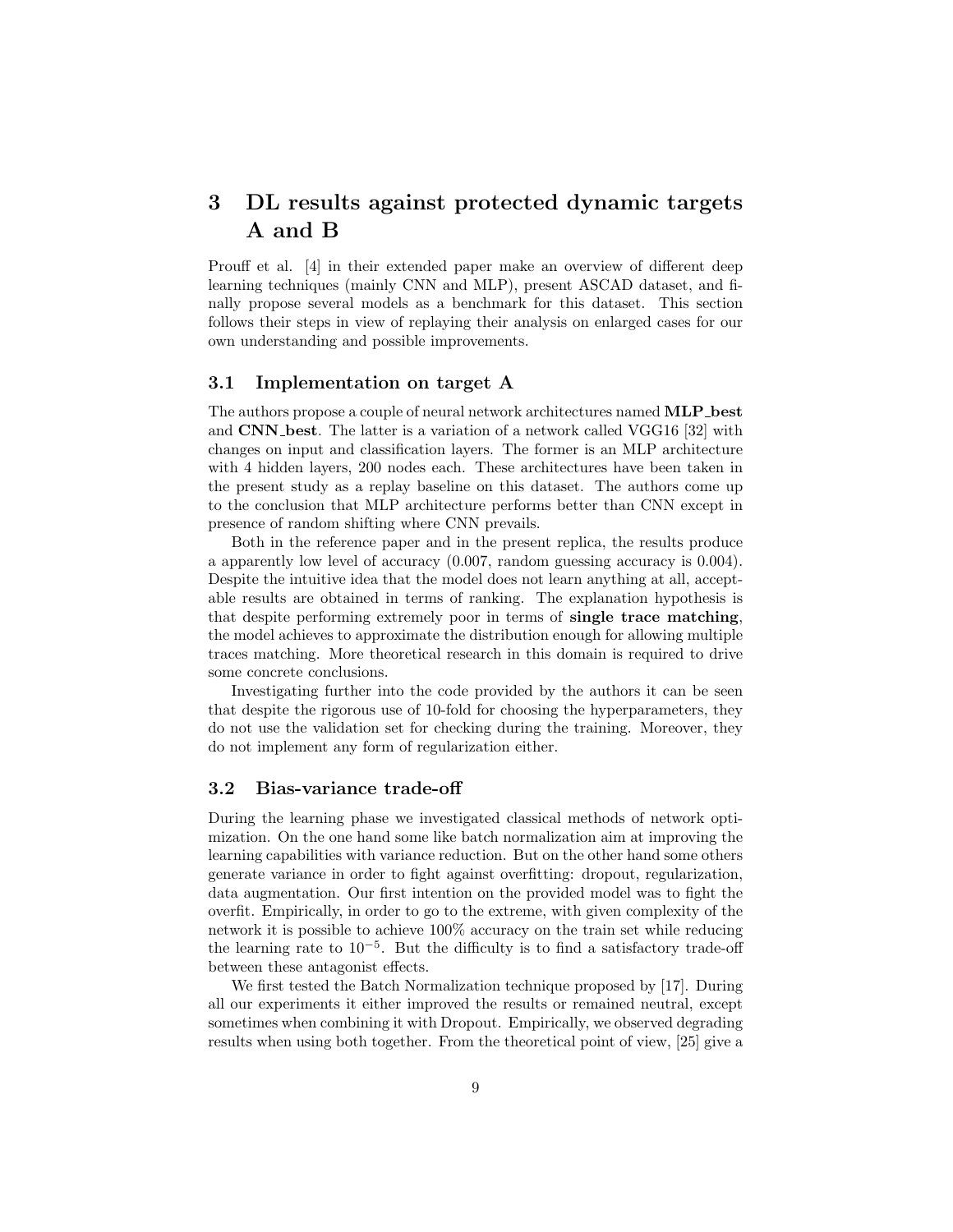

Figure 1: Left: Base Convolutional architecture; Right: Base MLP Architecture

rigorous explanation of this phenomenon. While Batch Normalization reduces the internal variance, Dropout with its stochastic properties does exactly the opposite, inducing randomness in weights distribution.

We also tested regularizations based on both  $L_1$  and  $L_2$  norms. During the optimization, the best results were achieved using  $L_2$  regularization in combination with Batch Normalization. This showed better performance than Dropout.

Data augmentation has also been experienced as a regularization tool. To conduct our experiment, we used 2 control groups: original dataset and dataset with 30,000 training examples. For the remaining (augmented) data we took 30,000 original curves and oversample 20,000 from it. We used shifting by some  $Y \in [0, 150]$ , addition of random noise from  $\mathcal{N}(-11, 6)$  and  $\mathcal{U}(0, 6)$  by using estimated parameters of original distribution. We observed that in our case data augmentation by all proposed techniques only worsen the performance of the network. This approach is not worth being implemented because we generally have enough material available in our learning data sets.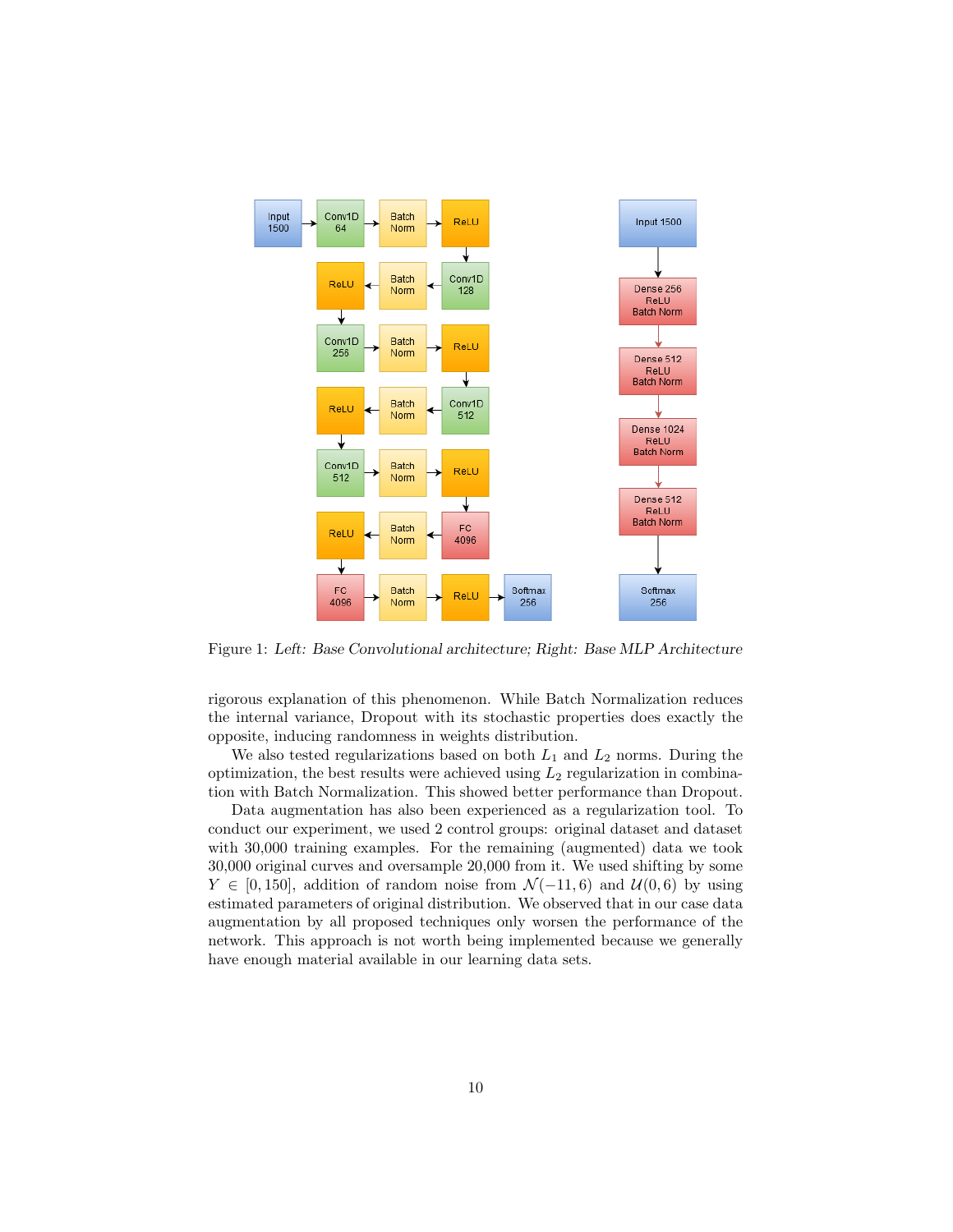## 3.3 Results on target A

On target A data the key has been retrieved in 42 challenge traces using much smaller MLP network with only one hidden layer and  $512$  units,  $L_2$  regularization and Batch Normalization. This validates the replica of the reference paper that left room for improvement since the authors needed around 200 challenges to succeed.

#### 3.3.1 Jittering:

Then the jittering protection has been simulated with random shifting on the signals in order to test the CNN architecture. Due to the presence of translation invariance properties of convolutional networks, the model is able to find the information even when it is shifted randomly as long as it is still present in a vector. For the same reason, the MLP architecture was not tested at all. The results confirm that the performances are not particularly influenced. In the extreme cases (max shift 500 samples) it takes more time to converge and also requires to decrease the learning rate more often during the training. But a mean rank of 20 is still achievable.

Another protection test consisted in rotating randomly by 0 to 3 clock cycles, the 12 last clock cycle patterns (amongst 20) where the masked variable is supposed to be. Contrary to expectations the MLP architecture performed quite well reaching rank 1 in only 46 traces, quicker than non-optimized CNN that needed 250.

#### 3.4 Results on target B

On target B the key could be retrieved in 150 challenge traces with CNN architecture.

#### 3.4.1 Jittering:

In non-masked case (unmasking with the knowledge of the mask) the observable level of accuracy is above 0.95 for all cases which allows single trace matching. If artifical jittering is injected the accuracy is lightly lowered and the fitting time increased due to the higher dimensionality of the traces. In the end the same trend can be observed and the model resists to the shifting.

#### 3.4.2 Shuffling:

Here shuffling is applied over the 16 bytes of the AES substitution without masking, but only one byte is addressed at a time. After manual extraction of an approximate region of interest, the traces are resumed with 3000 points per trace. This dimensionality of input caused computational difficulties with unstable behavior of a GPU and frequent memory overflows. Radically decreasing the batch size increased the learning process to an unreasonable amount of time. This issue was finally solved with subsampling by a factor 2.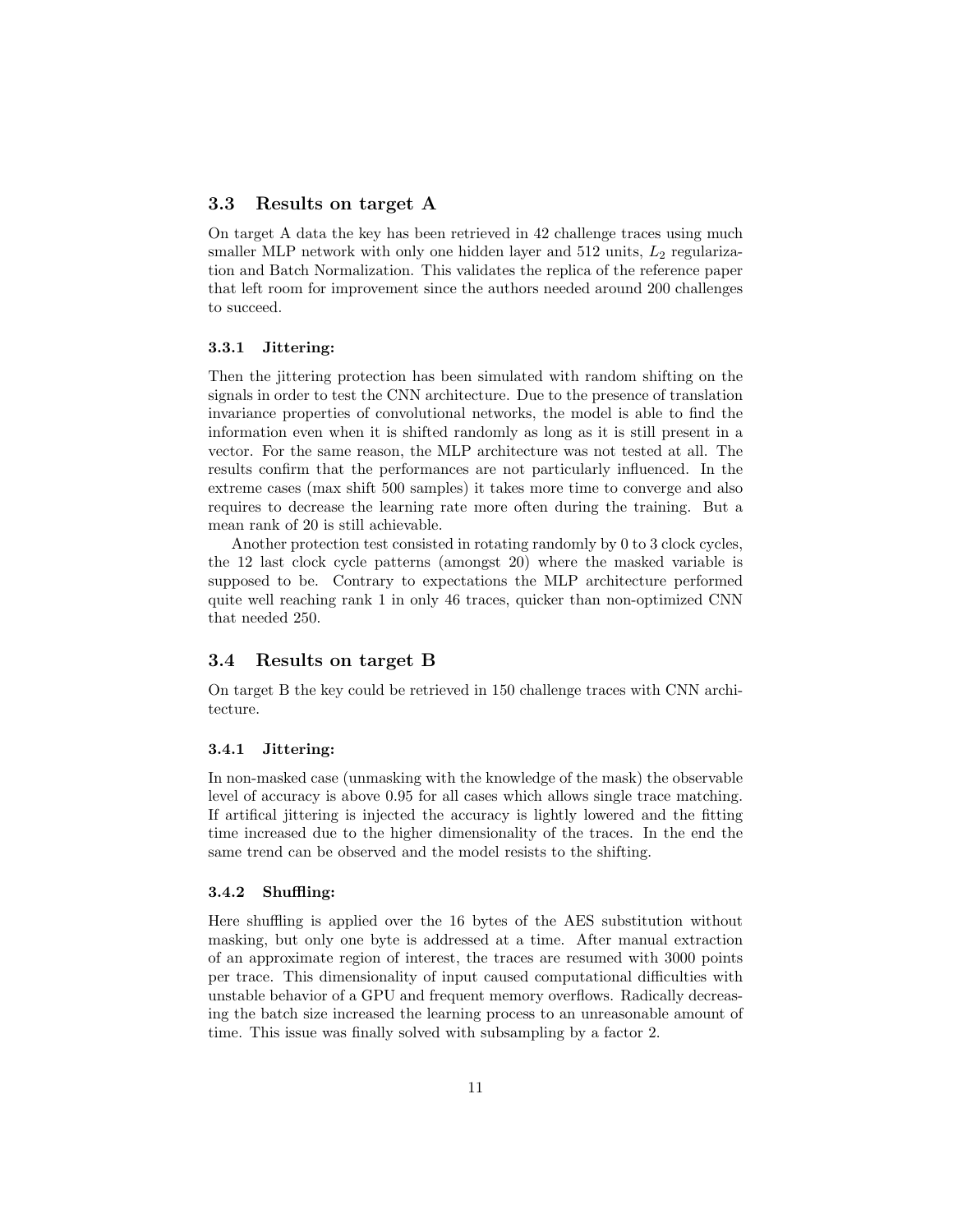

Figure 2: Validation accuracy during training CNN on electromagnetic traces with random shifting  $[0,500]$ .

| N Traces | N Epochs | Accuracy |
|----------|----------|----------|
| 100,000  | 50       | 0.32     |
| 500,000  | 40       | 0.51     |
| 1000,000 | 40       | 0.55     |

Table 2: Test set accuracy on using shuffling protection mechanism on unmasked target B

By construction the shuffling protection demands the translation invariance properties from the classifier since each addressed byte is handled each time at a random position amongst 16. This excluded a MLP based classifier and CNN architecture came up as a natural choice.

With "unlimited" data (practically  $10^6$  curves were available for learning) the effect of continuous data augmentation on attack efficiency could be studied. Since the training process was taking a considerable amount of time ( 3h per epoch using 950,000 training set) only extreme values of the set size, mainly 50,000, 500,000, 1000,000 were tested. The latter was also use to repeat the experiment against another byte as a target. The results are provided in Table 2.

With a CNN architecture 0.55 accuracy is achieved on 95,000 learning traces. The key can be recovered in a few traces (2 for the specific used value, but all of them were not tested).

Even with 100,000 traces the tested key could be recovered from single trace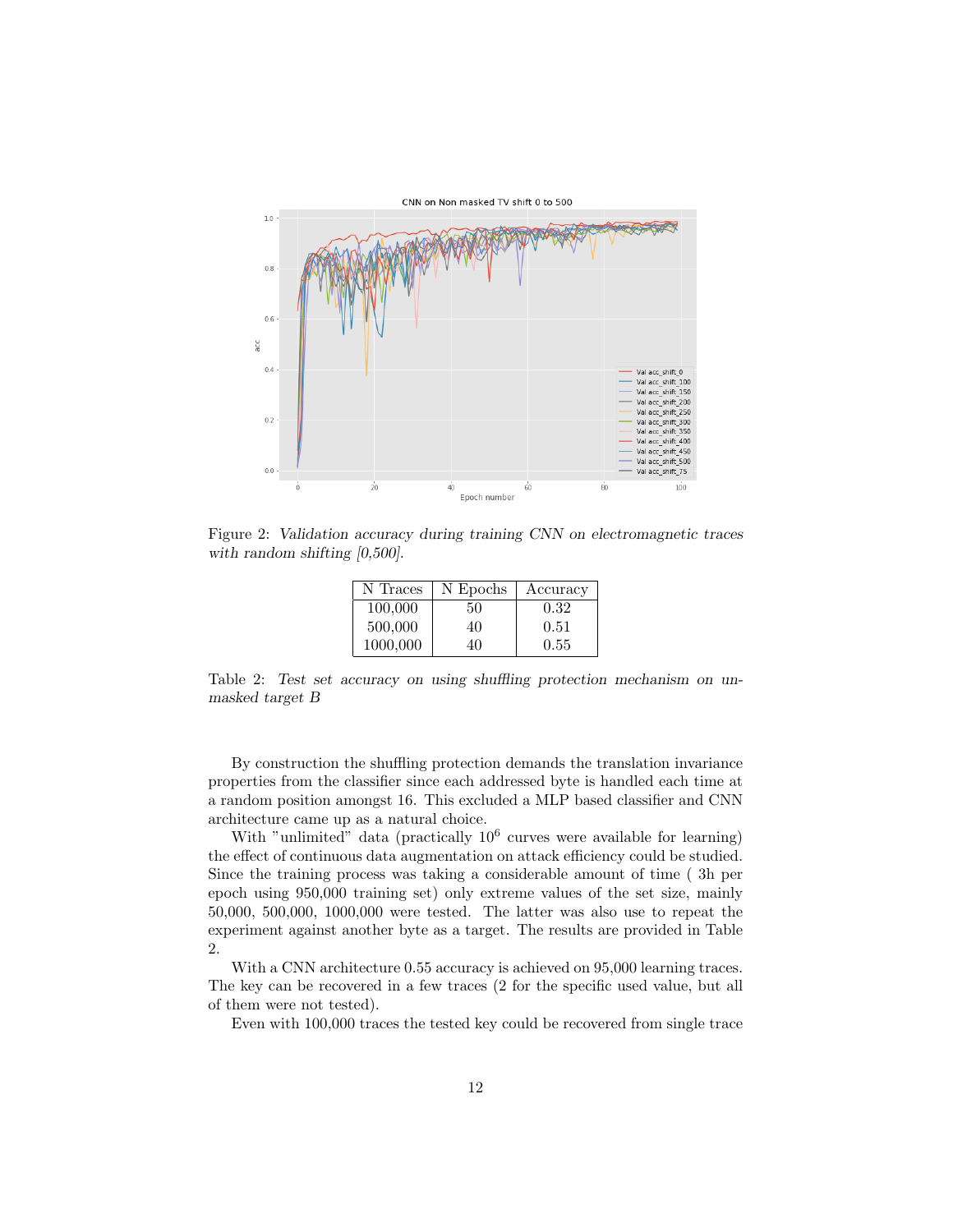testing with probability  $\frac{1}{3}$ . With 500,000, 2 challenge traces were enough inthe worst case. This clearly confirms that CNN works quite well when the leakage does not occur at a fixed time position. From a defensive point of view, in absence of masking, shuffling only is not a sufficient protection.

#### 3.5 Lessons drawn

A general lesson drawn confirms the DL capability of attacking masked implementations of AES SBox with even less challenge traces than in the reference paper. Regarding the neural network architectures a first lesson concerns the interest of CNN versus MLP when time translation invariance is needed, that is in presence of jittering or shuffling. However MLP remains more effective in any other cases. A second observation regards the dimensional hypermarameters: roughly speaking, for a given amount of trainable parameters (imposed by computational ressources), deep networks with more layers work better than broad ones (with more neurons per layer but less layers).

Some other practical lessons deduced from DL techniques implementation regard data preprocessing and optimization.

#### 3.5.1 Data Preprocessing

Data preprocessing seems to play a key role in performing a successful attack. There are two important issues: normalization and outliers detection. Normalization refers to centering and rescaling the observation  $X_i$ , as classically done in statistics with empirical mean T and standard deviation  $\sigma$  through :  $X_i^{norm} = (X_i - T)/\sigma$ . The importance of scaling for deep neural networks is a known fact in machine learning literature [28]. Applied to side channel analysis this has a crucial effect of the classifier capacity. Several experiments were conducted in order to find the better data preprocessing techniques (no preprocessing at all, only mean, only standart L2 normalization). The best performance on all datasets was achieved using the described approach. Moreover, when using relatively small datasets (on target  $A$ ) the particular values of empirical mean affect the performance of the model. Assuming that the empirical mean is hard to estimate in real test phase, the one from the training set were used instead to rescale the test set and achieved the reasonable results.

The drawback of scaling (by  $\sigma$ ) in the context of side channel analysis is that model become much more susceptible to outliers when using rank as a metric. Outliers come from hardware glitches during the signal acquisition. When using rank as a principal metric, outliers aggravate the result significantly with particularly distant predictions. A favor can be given to the the predictions which are closer to true class more than those that are more distant.

#### 3.5.2 Achieving optimal learning rate

As a starting point for the selection of most suitable architecture, the models were borrowed from [4]. The main challenge here was to select the optimal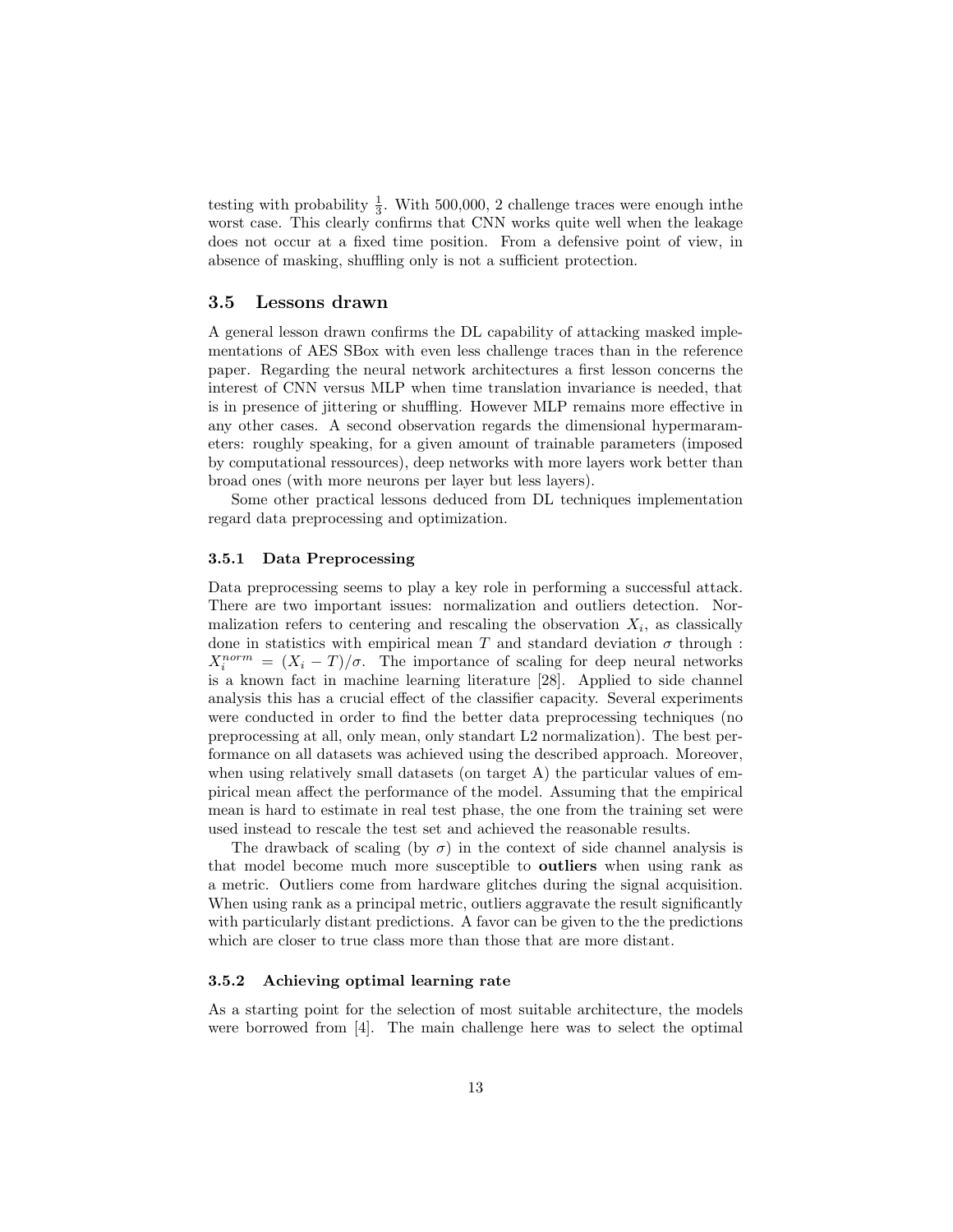means of increasing the capacity of the model. Since there are multiple ways to achieve the same result from the point of view of the model complexity, there is no robust methodology on how to select the best (apart of grid/random search). The problem is not trivial. The tricks explained hereafter for optimizing the hyperparameters of our model are derived from the methodological advices found in [15].

During the study, it turned out that the learning rate is by far the most important machine learning parameter. It is quite difficult to preset it properly. Moreover, the definition of good learning rate changes during the training. Intuitively, we would like to have high learning rate in the early stages of training and lower learning rate when reaching some saddle points. To achieve this result several methods can be used: first start by using ADADELTA proposed by [37] which is an automatic way to adjust the learning rate. While observing improvement as compared to standard Batch Gradient Descent, one also notice the oscillations of loss during latter stages of training, incriminating a too high learning rate. The second idea to tackle this problem was to use learning rate schedule, i.e. decrease the learning rate after some number of epochs. The problem here is that since the topology of the loss function is unknown, it is hard to decide when to apply this decrease a priori. Therefore, this method can be used only in case of well-known topology, where the saddle points are detected and the learning rate schedule triggered appropriately. Finally ReduceLROnPlateau callback from Keras library was used. This heuristic consists in reducing learning rate once there is no improvement observed during some number of epochs. Empirically, this helps to reduce the oscillations during the late stages of training and significantly increase the final accuracy.

Also, in order to reduce overfitting and to use computational resources more efficiently , early stopping was applied. It consists in stopping the training while there is no improvement in validation loss during some number of epochs. The combination of both early stopping and learning rate reduction showed particularly efficient performance.

# 4 PCA Improved TA

It is challenging for TA at least too understand how DL succeeds against masking. By the way let's mention a usual reproach addressed to techniques derived from machine learning: they provide with effective results but do not give any explanation and thus do not help the designer of secure routines. (One can also doubt about the DL capability of achieving a successful attack in real on the field conditions).

## 4.1 PCA in the masked case

A uniform random mask equalizes every average signal assigned to any value. This means that all templates  $T_k$  tend to the same global average T. Consequently the scatter matrix should tend to 0 just like the SNR or SOST indicators.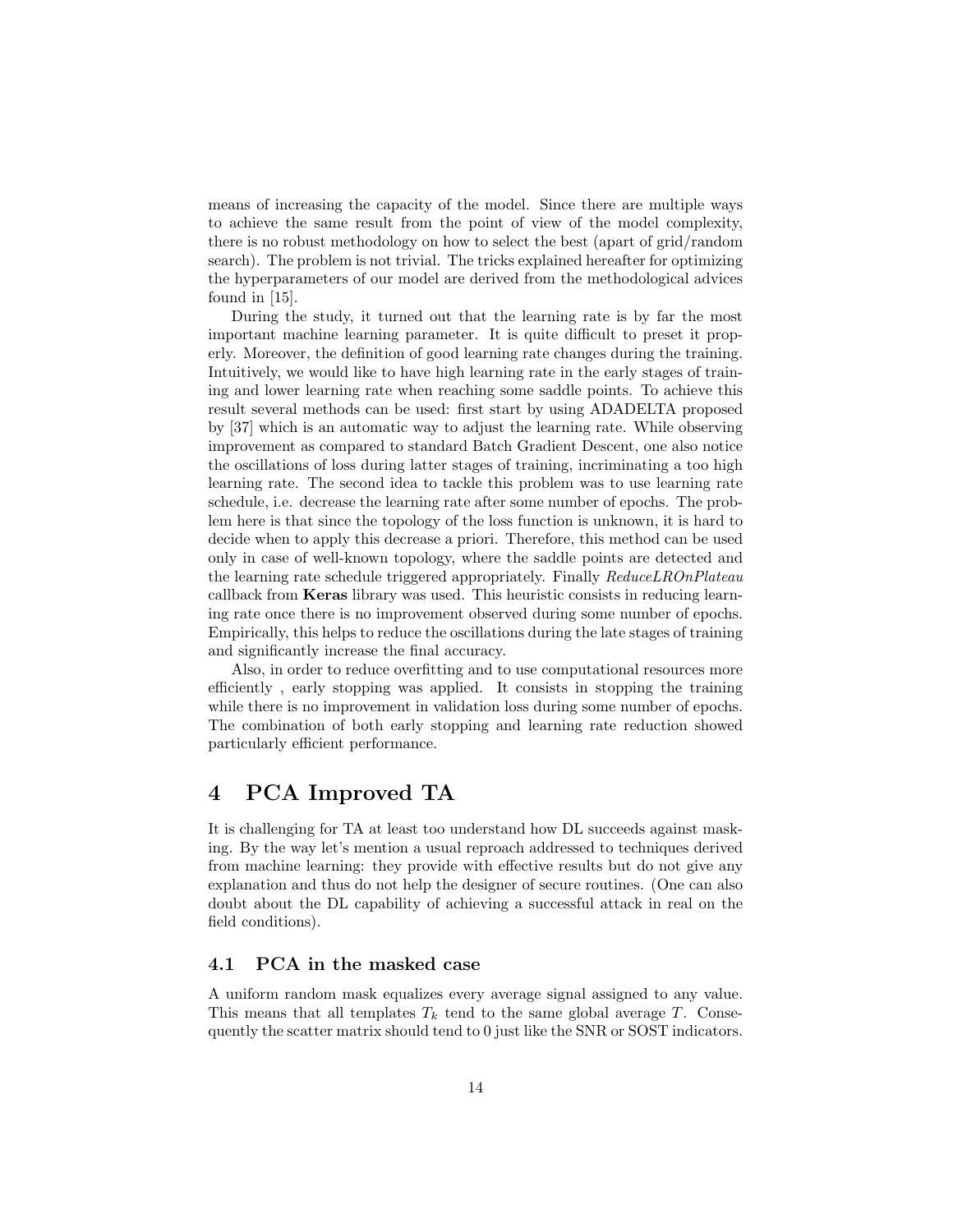In that point of view the analysis is deemed to failure if the POIs cannot even be identified.

For the class covariance matrices  $R_k$ , things are somewhat different. As soon as the mask leakage is included into the observation time window, the covariance should contain significant non diagonal elements relating the dependence between the mask and the masked variable leakages. To roughly illustrate this statement let us consider a constant value  $k$  masked with a random mask  $u$ ; besides let's assume a simplistic Hamming weight HW leakage over b bits for both (variance is  $b/2$ ). Following [12] it can be shown that there exists a correlation between those leakage points.

$$
\rho(HW(u), HW(k \oplus u)) = 1 - \frac{2 \times HW(k)}{b}
$$

There are some (second order) remainders of these cross dependences in  $(P^T R_k P)^{-1}$  if the projection P is based on the global covariance matrix R (which tends to  $E[R_k]$  if  $S = 0$ ). As a consequence the PCA must solve the Eigen problem applied to the covariance matrix (and not to S anymore).

The test is akin to second order analysis in non-profiles SCA. Including the mask leakage in the observation window along with the masked variable may represent a practical issue when thinking that the mask can be initialized far before using it. During profiling this requires refined reverse engineering of the process and possibly alignment tools. The random mask generator should also entail variance within the signal but not correlated to any available data.

If all required conditions are fulfilled, masking impacts also the matching phase. Even though the acquisition is supposed free of measurement noise, single trace matching is utopic because every value will appear concealed by any possible masks. So it is expected that the matching can succeed only statistically with multiple presentations.

## 4.2 Normalization

Normalization is very often applied in machine learning methods as a prerequisite to neural networks which demands homogeneously scaled data. By the way this is interesting as a possibility of solving the portability issue in TA. Rescaling all signals  $(X_i - T)/\sigma$  - at profiling as well as at matching - can be seen as a smart way of fixing gains and offsets that might have been introduced during the acquisition phase (portability on other DUT in test phase). This possibility is mitigated by the estimation problem since the test set is not necessarily rich enough and possibly biased to provide with a good estimate of its own average and variance. When applicable, normalization induces a couple of drawbacks. First the susceptibility to outliers is increased or, in other words, non informative features are magnified. It may appear as relevant to discard candidate traces that are too far from the average. Secondly the noise is altered by the standard deviation rescaling, entailing Eigen values spreading with poor contrast, so that PCA needs much more Eigen vectors for the TA matching to succeed (typically 10 times more).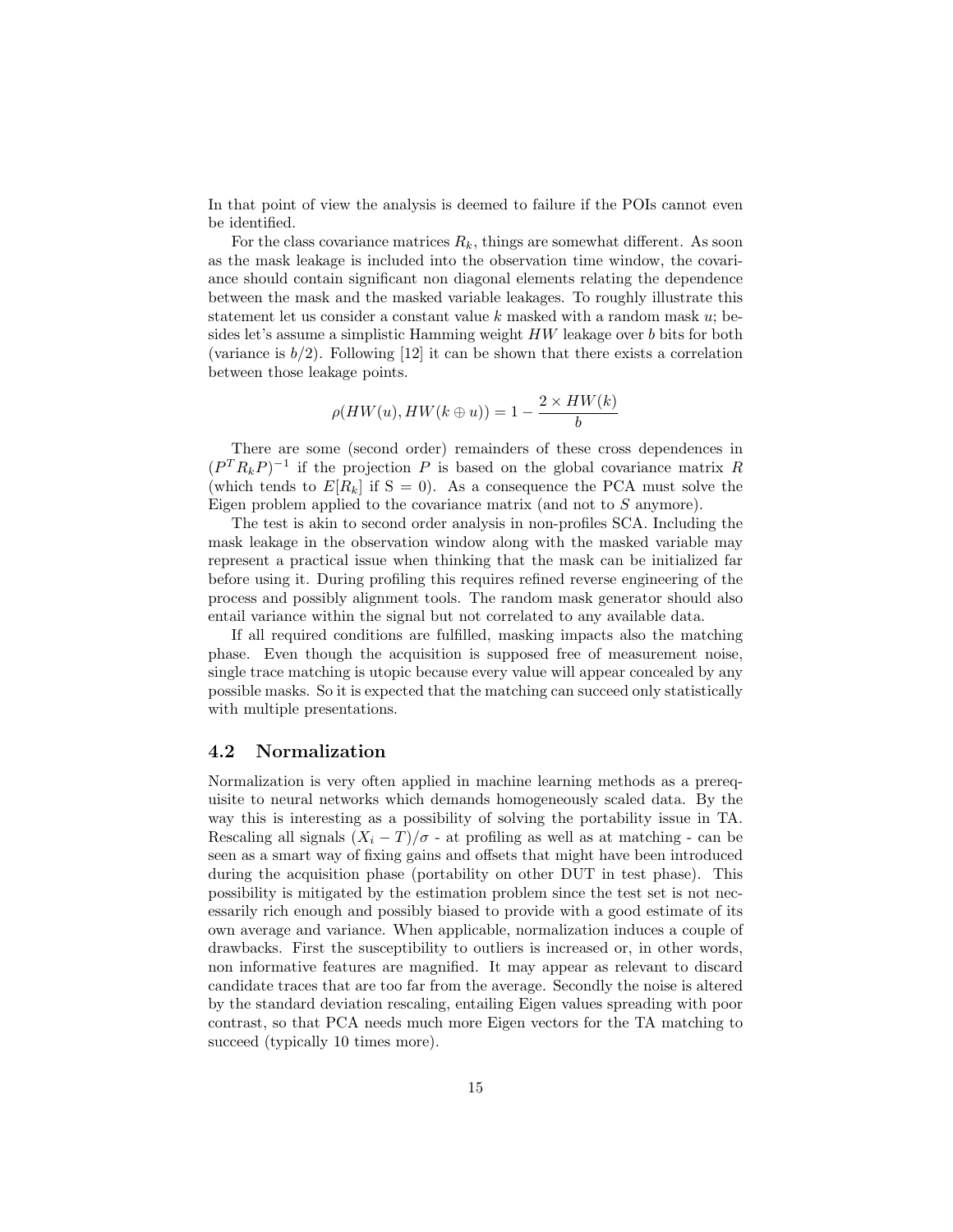| Normalization |    | $\vert$ Mask $\vert$ Mask + CC shuffling |
|---------------|----|------------------------------------------|
| Nο            | 50 | 2000                                     |
| Yes           | 45 | 200                                      |

Table 3: TA-PCA matching results on target A: the table displays the amount of candidates required for reaching rank 1 with likelihood aggregation. Single traces average ranking remains beyond 100 or around 60 after normalization.

## 4.3 TA results on target A

The results of TA-PCA on target A are summarized in the following table 3. 45,000 traces were used for profiling and 5000 for matching. They prove that the method also works in the masked case as DL techniques even when the last clock cycles are slightly shuffled. Conversely it completely fails against random jittering, unlike DL-CNN. Normalization also brings some substantial benefit but it requires more principal components (less than 10 up to 60 here).

## 4.4 TA results on target B

When applied to target B traces as such, TA-PCA failed for any number of principal components. After normalization (taking advantage of the privileged condition in this study), the ranking converged down to 1 after 4500 candidate traces. The performance is much lower than the 150 of DL. However convergence could be accelerated below 1000 by the discarding of outliers (which was used by DL).



Figure 3: Average trace (up) and first 3 Eigen vectors of target B: without normalization (left), with normalization (right). Normalization kills the physical interpretation whereas the 2 regions of interest mask/masked are visible otherwise.

## 4.5 Synthesis of the results

So far the encryption masking was considered as an effective countermeasure against TA attacks (without mask knowledge at profiling). DL methods have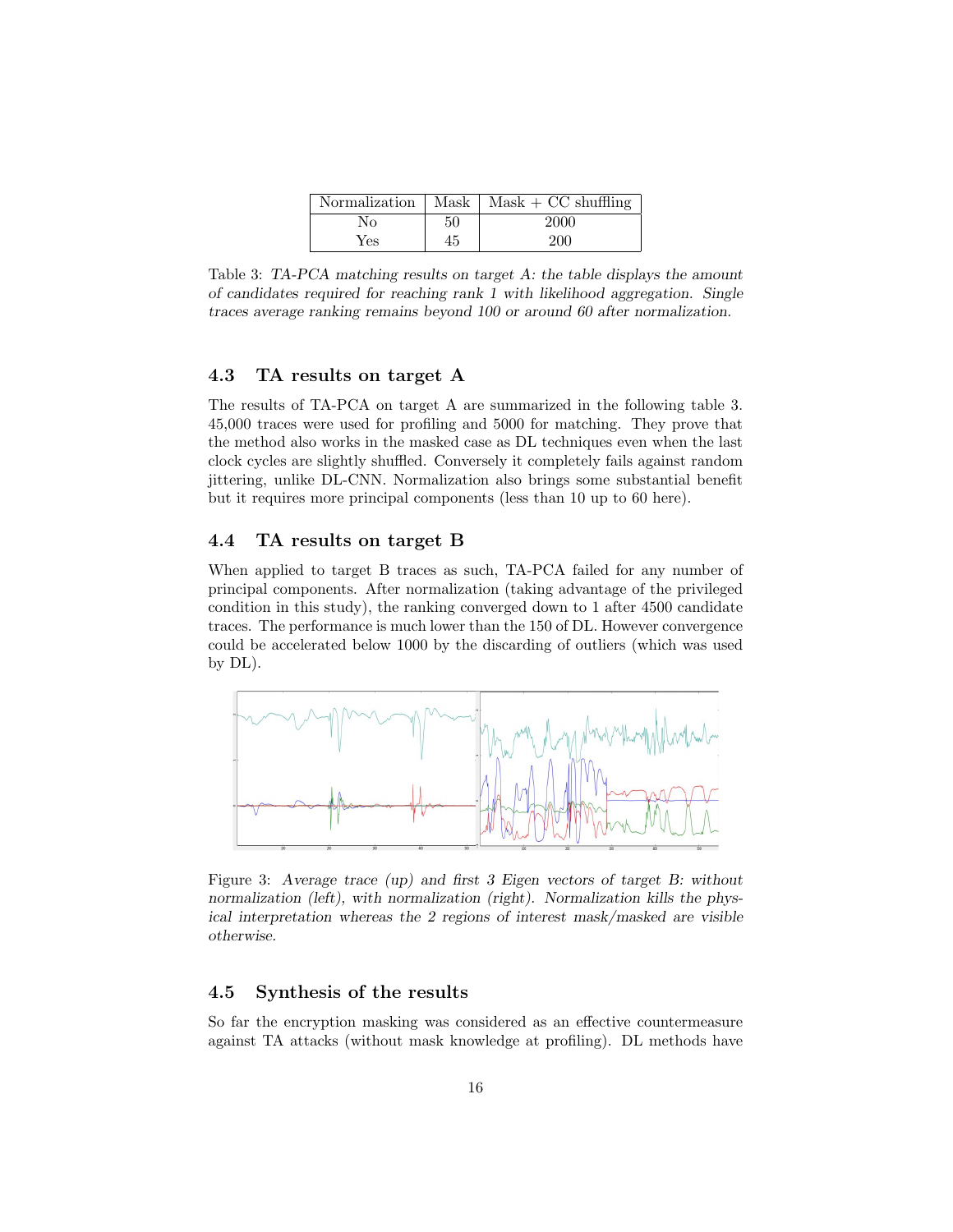

Figure 4: Ranking convergence with and without normalization.

proved that supervised attacks could be successful however. The previous results show that TA can also succeed provided PCA is applied first to the covariance matrix  $R$ , in order to exploit cross dependences for unmasking. As a matter of fact PCA seems to be the success condition. Possibly it is implicitly included within DL neural networks across all the multilinear combinations implemented.

Beware that if the principal components of  $R$  are necessary to identify the significant POIs at  $2^{nd} order$ , the hypotheses discrimination during matching relies on the classes covariances  $R_k$  and not anymore on the templates  $T_k$  themselves, since masking equalizes them all. It would not make any sense either to use the common covariance  $R$  in the likelihood formula as often done for non masked situations.

Knowing that unlike CNN-DL, TA remains dependent on the good alignment of traces, it appeared also that the improved TA was able to break implementation protected with combined masking and shuffling. This sounds natural since shuffling does not misalign the signals. As counterpart more challenges are necessary in test phase, but (still inspired but DL techniques) the normalization seems to bring substantial optimization allowing a quicker convergence of multiple traces matching.

# 5 Results against static targets

Targets C and D are addressed in this section. Both concern data transfers as they could be implemented for key loading purpose into a cryptographic library. The secret is fixed during matching phase and not masked. Fir both targets the data are chosen randomly. One million well aligned traces are available: the set can be split at will say 900,000 for profiling/learning and 100,000 reserved for matching/testing, or half a million for each without any portability issue. The challenge traces are assigned to randomly chosen data so that the effectiveness of the analysis can be assessed for every amongst 256 possible values. So each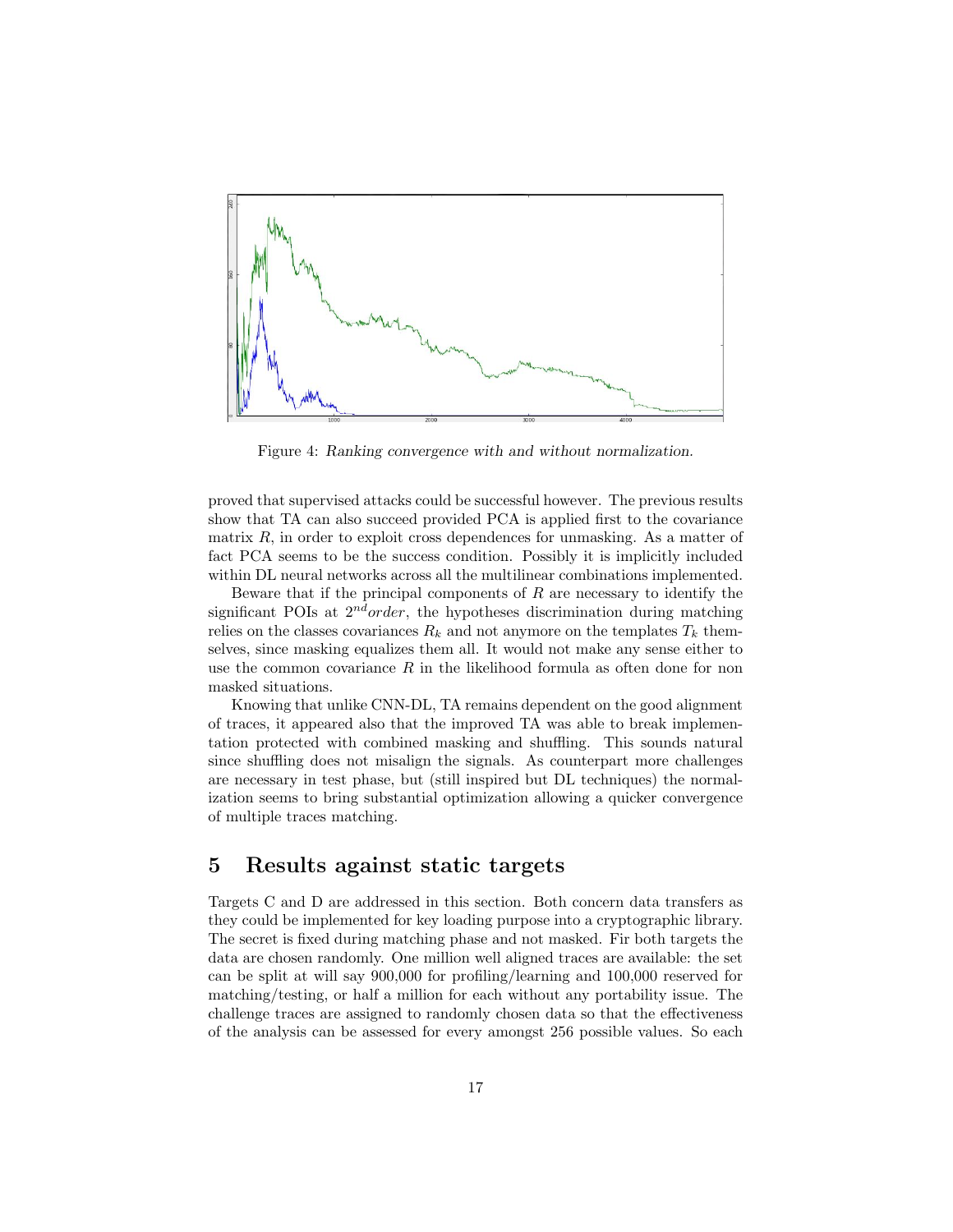value of the secret can be candidated with around 390 traces if all 100,000 challenges are submitted.

Case C is the most simplistic. The leakage is analysed through power. Substantial correlation up to 0.6 can be observed with  $HW(K_i)$  and  $HW(K_i \oplus j)$ where  $j$  is the byte index. A couple of POI with different leakage params and reasonable noise make one of the most favorable situation for TA.

Case D is more realistic since it is implemented on a recent chip for smart card. The transfer is performed with 32 bit words. But the words are set in different experiments with either 8 or 16 or 32 random bits (unused bits are 0). The correlation rate of EM leakage is around 0.15 with the Hamming weight of the word (no matter the number of used bits). Alignment is perfect and optionally shuffling can be activated.

#### 5.1 TA on target C

Average ranking results (1-256) of classical TA are summarized in figure 6 showing the benefit of likelihood aggregation when compared with single trace matching. It is to be noticed that a dimensionality reduction to 40 POI is performed here classically through SNR/SOST and no PCA. Besides it is remarkable that prenormalization proves to have strictly no effect on the values ranking even if combined with PCA.



Figure 5: Templates with correlation (left) and raw signals (right).

## 5.2 Comparison with DL-MLP on target C

A MLP test has been conducted on the same dataset with comparable set-up as used for TA: 900,000 traces for learning, 100,000 for testing; same 40 POIs. The neural network is simple with only 3 layers of 256 neurons each.

Comparative results of classical TA versus DL-MLP are summarized in table 4 showing that both approaches perform well with an advantage for the MLP which converges faster.

These results on a "good leaking" target give the opportunity to remind a couple of fundamental limitations of template attacks even in absence of any protection. They concern single trace matching and the leakage surjectivity.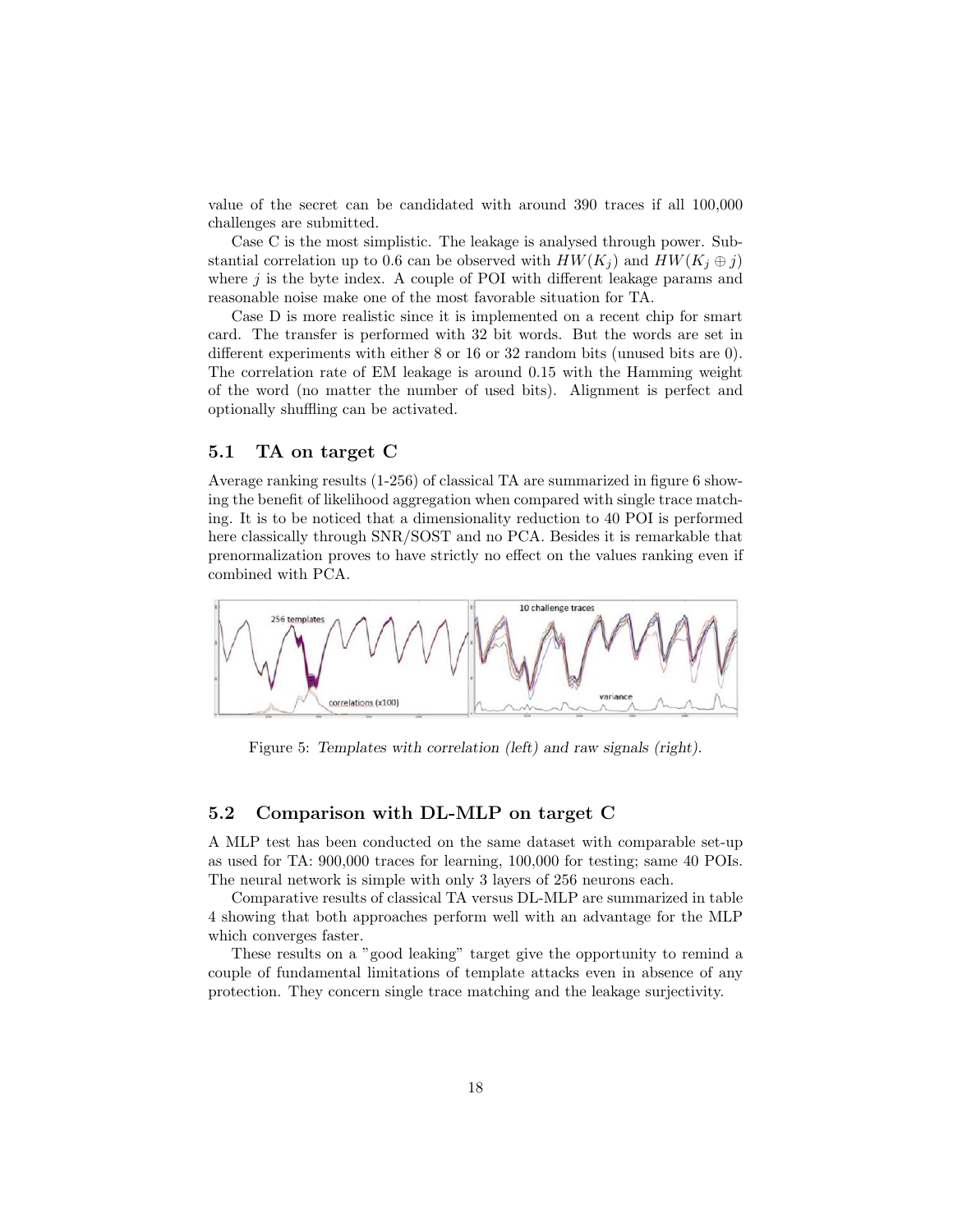

Figure 6: TA ranking (1-256 restricted to 1-101) vs values (0:255): aggregated (left) and single traces rank averages (right). Multiplying the number of challenge traces per values improves the ranking but converges after a while.

#### 5.2.1 Is single trace matching utopic?

As soon as even a little noise is involved in measurement it is hard for the right solution to reach rank 1 in one shot (even for MLP). Likelihood integration of aggregated challenges (which is equivalent to challenges averaging) remains the only solution for extracting the secret out of noise (or reducing the noise).

#### 5.2.2 Surjective leakage.

Even after noise reduction, the ranking is often limited by the leakage law itself. If it is too surjective (relatively to the residual noise) the matching cannot distinguish some hypotheses. When considering a simple byte transfer, it is well known that separating values is very difficult if the data leak according to their Hamming weight. This traditional model maps 256 values into only 9 levels whereas the attacker hopes for a 1 to 1 bijective relationship. The reality holds in between because the leakage is more informative thanks to multiple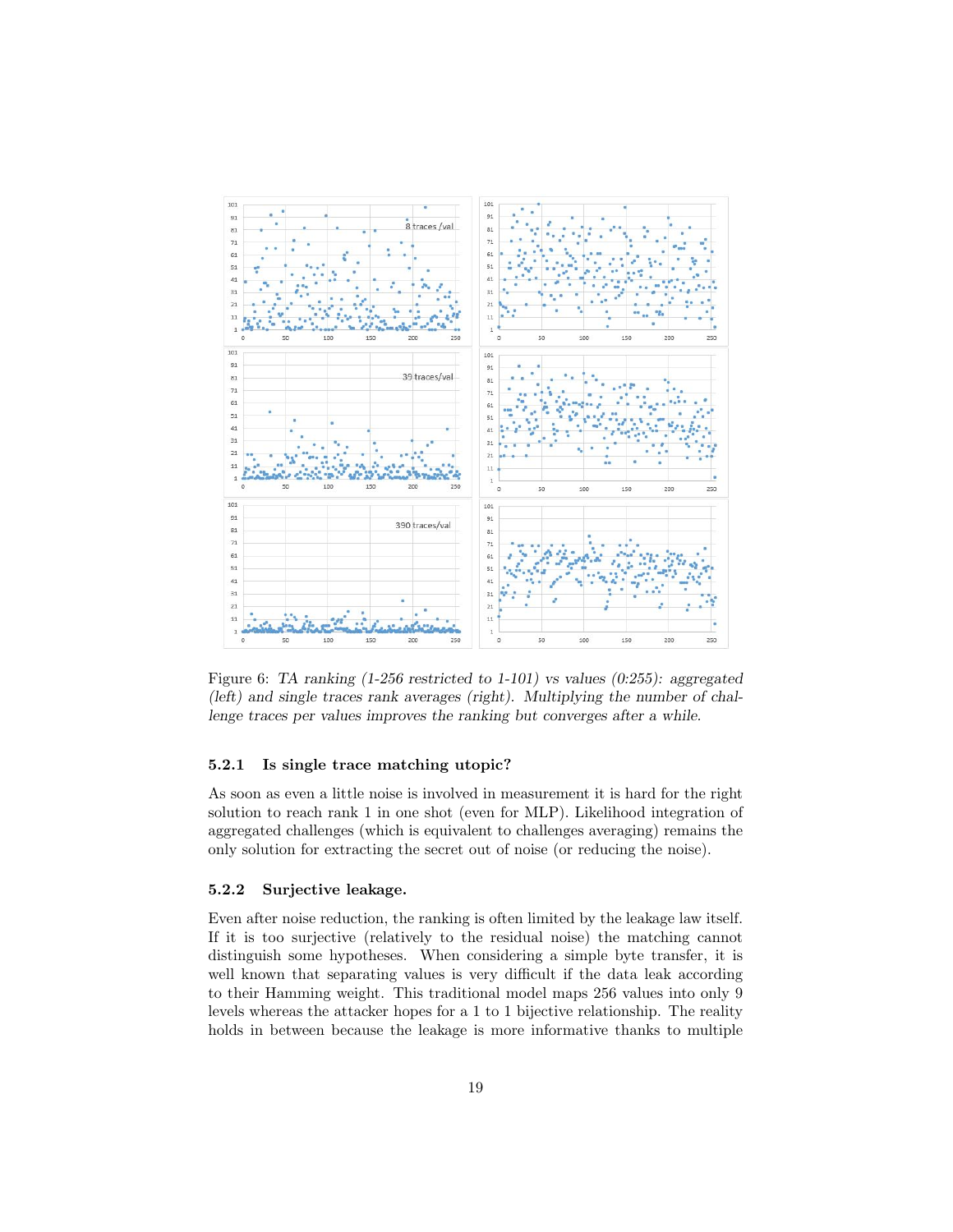

Figure 7: DL-MLP ranking (1-256 restricted to 1-101) vs values (0:255): aggregating 8, 39 and 390 challenges per value (top-down).

combinations of POIs (e.g. additional Hamming distances) and unbalanced bits weights that disperse the templates over more than 9 levels. This explains why some values seem to perform better than others. All of them should be calibrated in test phase but also during profiling. Displaying all the templates gives already a qualitative view of the scattering better than SNR/SOST which are statistics. The grouping status or distinguishability power can be represented by the matrix of pairwise weighted distances  $\delta_{ij} = (T_i - T_j)^T R^{-1} (T_i - T_j)$ .

## 5.3 TA on target D

Target D is managed in a slightly different way: half a million traces are used for profiling and half a million for matching. The leakage is weaker in magnitude but wider (in time) than on target C, providing with more POI (due to a pipe-lining effect). Here again all values cannot be distinguished easily despite multiple traces submissions of each and likelihood aggregation. A reference result is provided for 8 bit transfers in table 5: the performance is similar with or without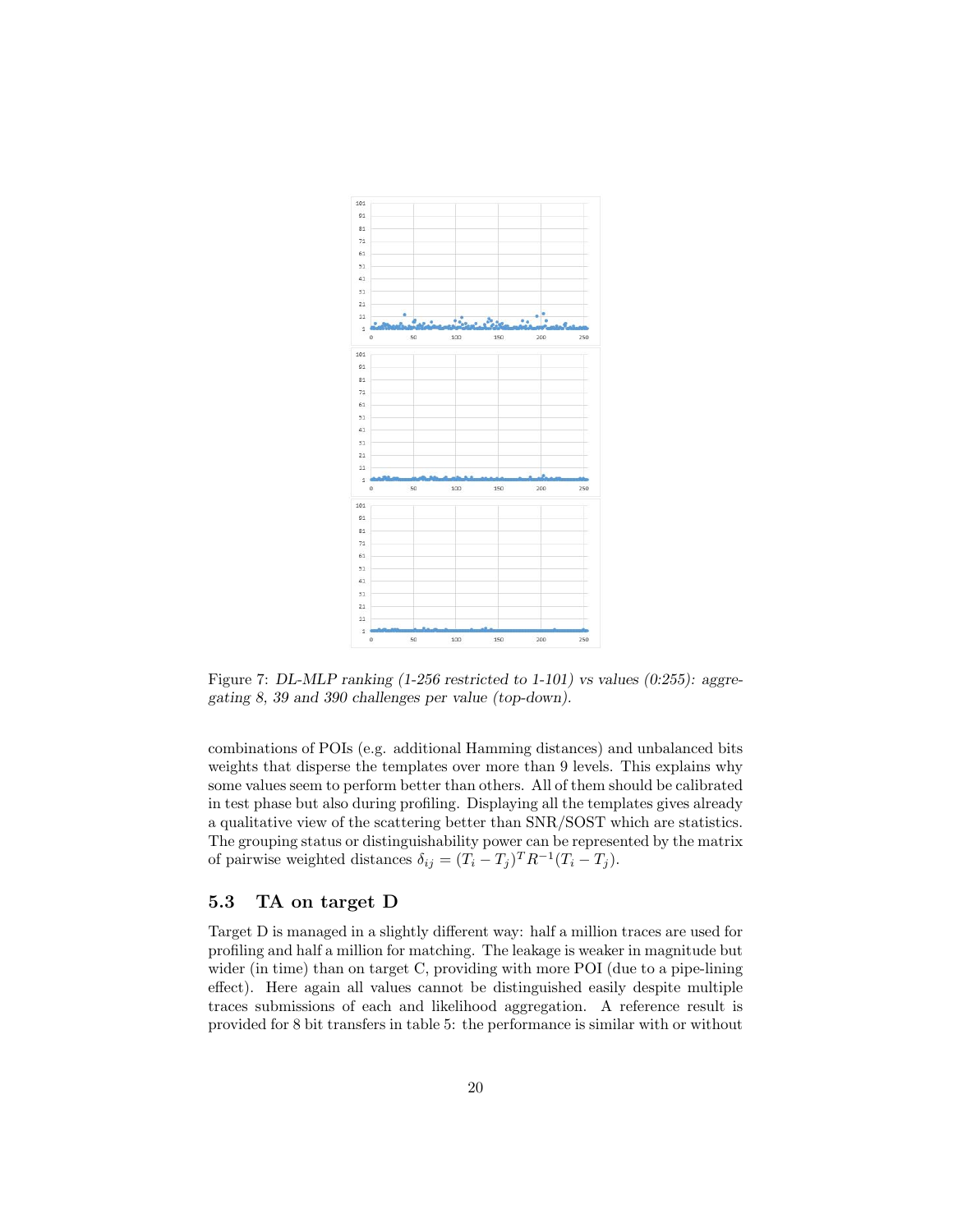| N Traces |     | Nb traces /val   TA avg rank $(aggr)$ | MLP avg rank (aggr) |
|----------|-----|---------------------------------------|---------------------|
| 2,000    |     |                                       | 2.16                |
| 10,000   | 39  | 8.9                                   | 1.24                |
| 100,000  | 390 | 3.5                                   | 1.07                |

Table 4: Comparative average results on target C after aggregation: MLP needs less challenges to performs better.

| N Traces | Avg traces $nb / val$ | Avg aggregated rank |
|----------|-----------------------|---------------------|
| 1000     |                       | 92                  |
| 10,000   | 39                    | 56                  |
| 50,000   | 195                   | 33                  |
| 100,000  | 390                   | 28                  |
| 500,000  | 1950                  | 26                  |

Table 5: TA matching average results on target D (8 bit case): over all values ranking after likelihood aggregation are to be compared versus single traces average ranking 110 which is not far from 128.5 which means "matching at random".

PCA (on  $S$ ).

## 5.4 Extension beyond 8 bits

This section addresses the effect of the words size. Obviously "templating" the traces over  $2^{16}$  or  $2^{32}$  values is impossible and prohibits any full profiling with good estimates of  $T_k$  and  $R_k$  within each class. Choudary and Kuhn [9] has proposed to use the stochastic model (multilinear bit decomposition) introduced by Schindler et al. [35], to efficiently manage the issue of extension beyond 8 bits. In their 16 bit example, they resume the whole dictionary of templates with 16 bit weight coefficients and one offset (all time vectors). But, as noticed by [3], only a global covariance  $R$  can be used: it is less efficient than class covariances  $R_k$  which are out of reach anyway. The good ranking obtained on a data transfer by Choudary and Kuhn [9] proves that the approach makes sense. Unfortunately their test case is not fully significative because the 16 bits do not leak simultaneously. The data transfer is simulated with a couple of consecutive byte loadings spanning several clock periods: in fact a couple of 8 bit problems!

More significant and challenging is the case where all the bits leak within the same clock cycle. This raises again the issue of surjective mapping. How 65536 values might generate as many distinguishable profiles? Pushing to the extreme, if they were leaking exactly at the same time at least a 16 bits digitizer would be necessary. In real cases however there are always slight differences between the bits both in terms of magnitude and timing. Moreover their combinations can also be more complex with multiple POI exposures. This situation has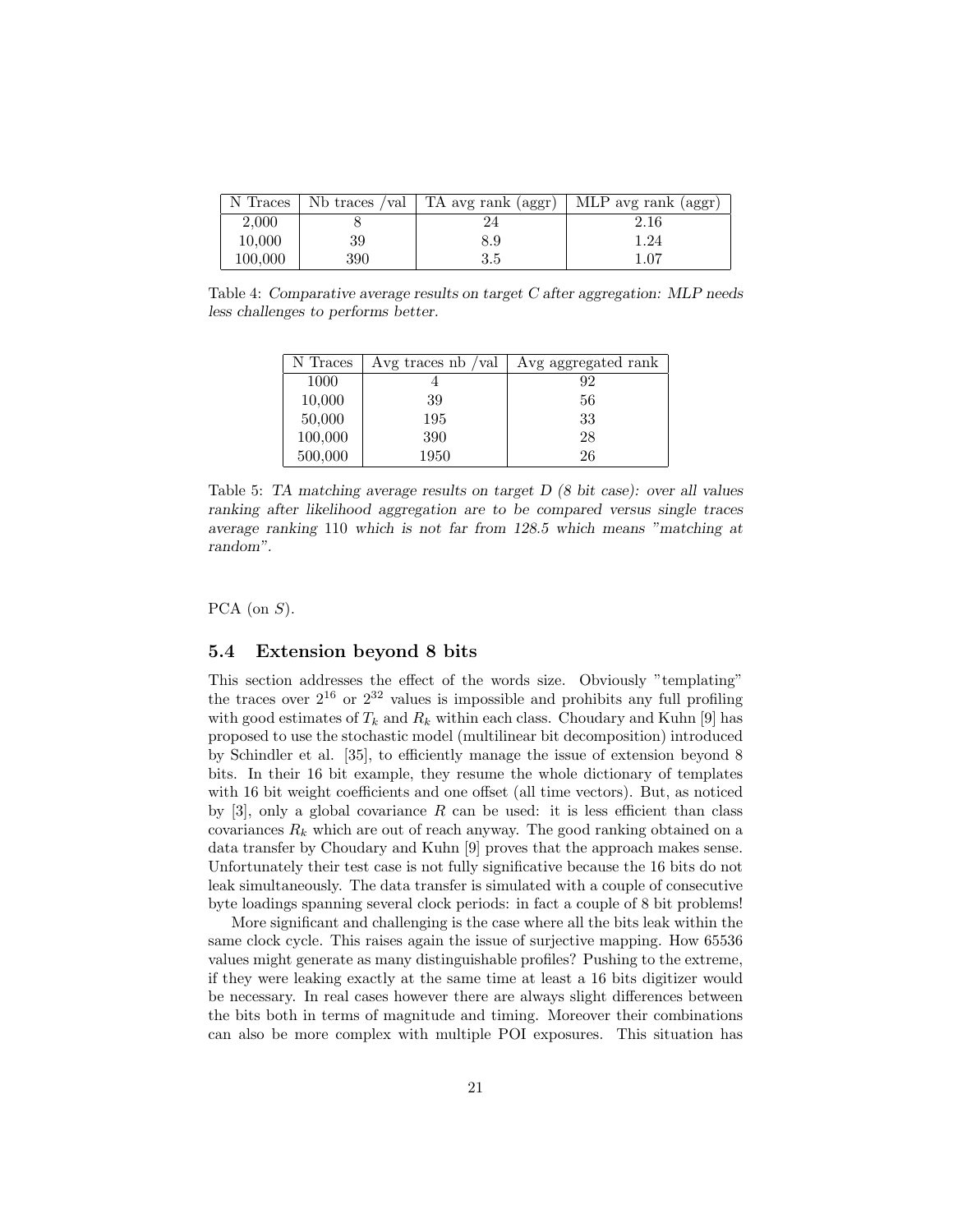| Experiment phase         | Selection byte | Other bytes | Comment               |
|--------------------------|----------------|-------------|-----------------------|
| Profiling                | Random         | Random      |                       |
| Matching on learning set | Fixed          | Random      | All values calibrated |
| <b>Matching</b>          | Fixed          | Fixed       | Real test attack      |

Table 6: Analysis situations with leaking words larger than the selection byte

been addressed by Wagner et al. [36] against the round key registers of a hardware DES (exclusive OR input). The leakage is due to 48 bits that flip at each round update. The authors noticed that some special transitions, called "rings", between the same key bits are repeated from round to round. They implemented the profiling on 8 bits among 48 and then played several variants of the TA with many single trace matchings over a lot of keys. They showed that some information can be gleaned on the key. But the assessment of the guessing entropy remains on debate.

#### 5.4.1 Implementation issues

Following this example we have implemented this partial selection operated over a subset and chosen 1 byte amid 4. The question is to know the impact the 24 non selected bits during the learning phase and during the test phase (Partial CPA rate falls from 0.12 down below 0.04 typically). During the learning phase they can be chosen as fixed (set with which value?) or random.

If the non selected bits are fixed at learning they will probably introduce a special bias on the templates which has high chances to differ from the one at matching. In the best case this bias is equivalent to an offset. As a consequence a chosen data strategy can be implemented in learning phase: for instance, for each selection byte, the others could be set to zero. But this approach has high chances to be inconsistent with the test phase (even with normalization).

If the 24 bits vary at random they introduce an average bias on templates and drastically increase the variance of noise (within each class in the TA paradigm). Let's illustrate that point with a Hamming weight: the variance for 8 bit is 2; for 24 bits it becomes 6. This "data noise" is not present in test phase but the 24 bits have a fixed value.

As a consequence the only hope for removing the data noise resides in averaging the effect of these bits during the test phase. This possibility can be encountered only with dynamic targets thanks to the varying message or maybe in case of masking. But this should drastically increase the amount of challenge traces in test phase to succeed the attack. Indeed the aggregation of many candidate traces will be necessary to extract the leakage out of this stronger noise.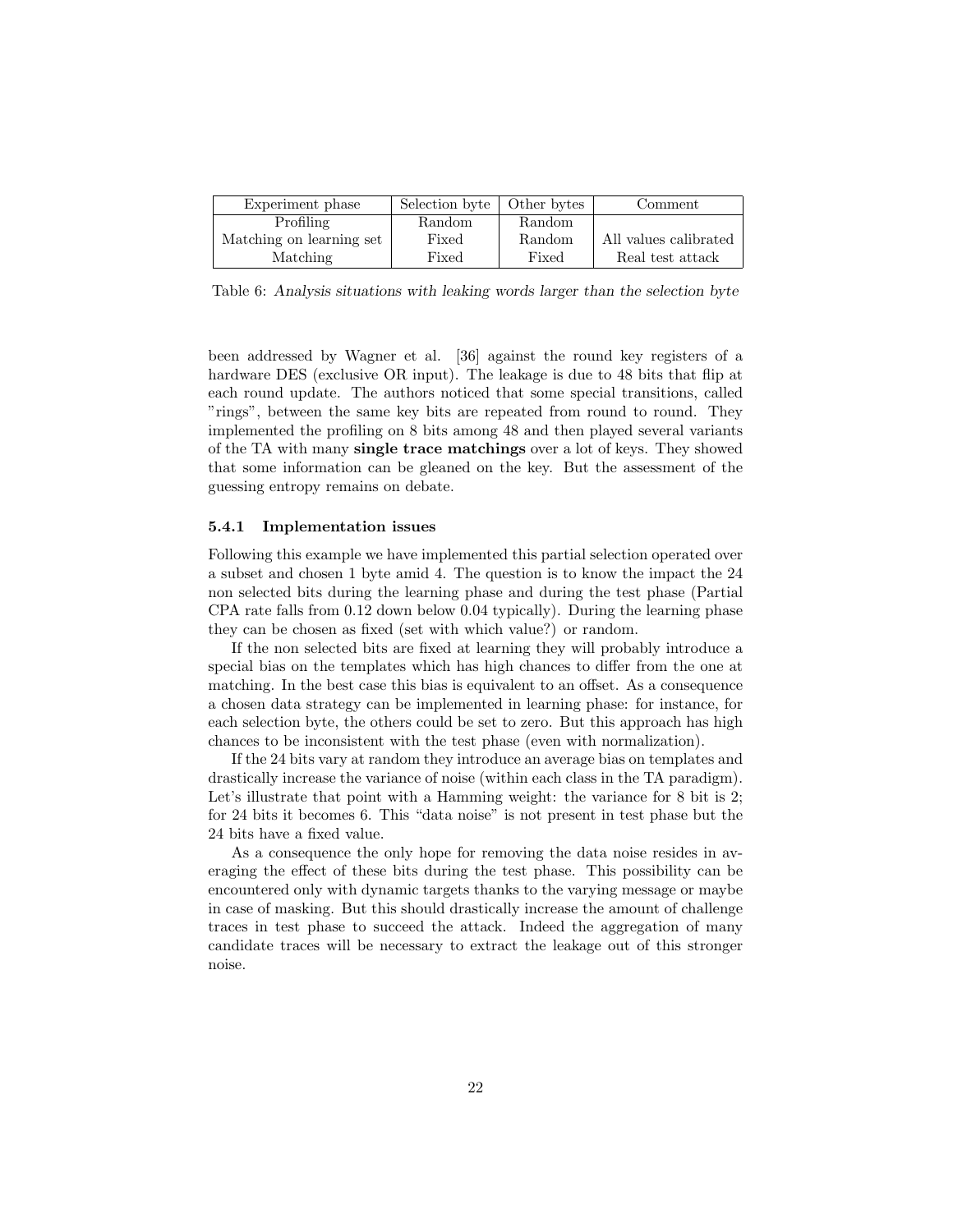#### 5.4.2 Target D in 16 and 32 bit cases:

These approaches have been experienced in the present study. First, all data have been chosen randomly for both the profiling (200,000 traces) and the testing (400,000 traces). Having unselected bytes set with random is interesting in terms of calibration (Beware, this makes sense only if the subset used is different from the one used for learning). This must be viewed as best case highly favorable to the attacker: if it fails the attack will fail too forcely. Another advantage is that all possible values of the selected part can be tested. But it is not realistic since the true attack deals with a fully fixed key which cannot benefit from averaging multiple presentations (tab 6). Results per secret value are summarized in figure 8. They behave the same with 16 or 32 bit sized data. Let's notice that they are the same no matter the POI are selected with classical SNR/SOST or PCA.



Figure 8: Rank vs value presented around 1500 time seach: single trace matching (right) looks like matching at random with average rank around 128 on any value unlike aggregate rank per value (left) which shows high variability (some values work, some others not at all).

A couple of complementary tests have been conducted. In a second step real 32 bit, resp 16 bit fixed keys have been compared 50,000 times each to the same dictionary of templates profiled on one byte only. Ranking goes up beyond 200 in both cases (although the effect of measurement noise has been reduced by 50,000 presentations).

Then in a third step the dynamic target has been simulated on the same set of data. For that purpose the 400,000 challenge values were all artificially aggregated with cross-matching into one single result. This test showed that the ranking could go down to low values, asymtotically to rank 1, but only after at least 200,000 presentations!

#### 5.4.3 Preconclusion

To sum up these results confirm that large words resists TA quite well. The main reason is obviously that the involved bits belong to and vary within the same word, generating additional variance. The use of large words is more performant and secure at the same time: unfortunately programmers are often reluctant because of memory management constraints. Of course it can be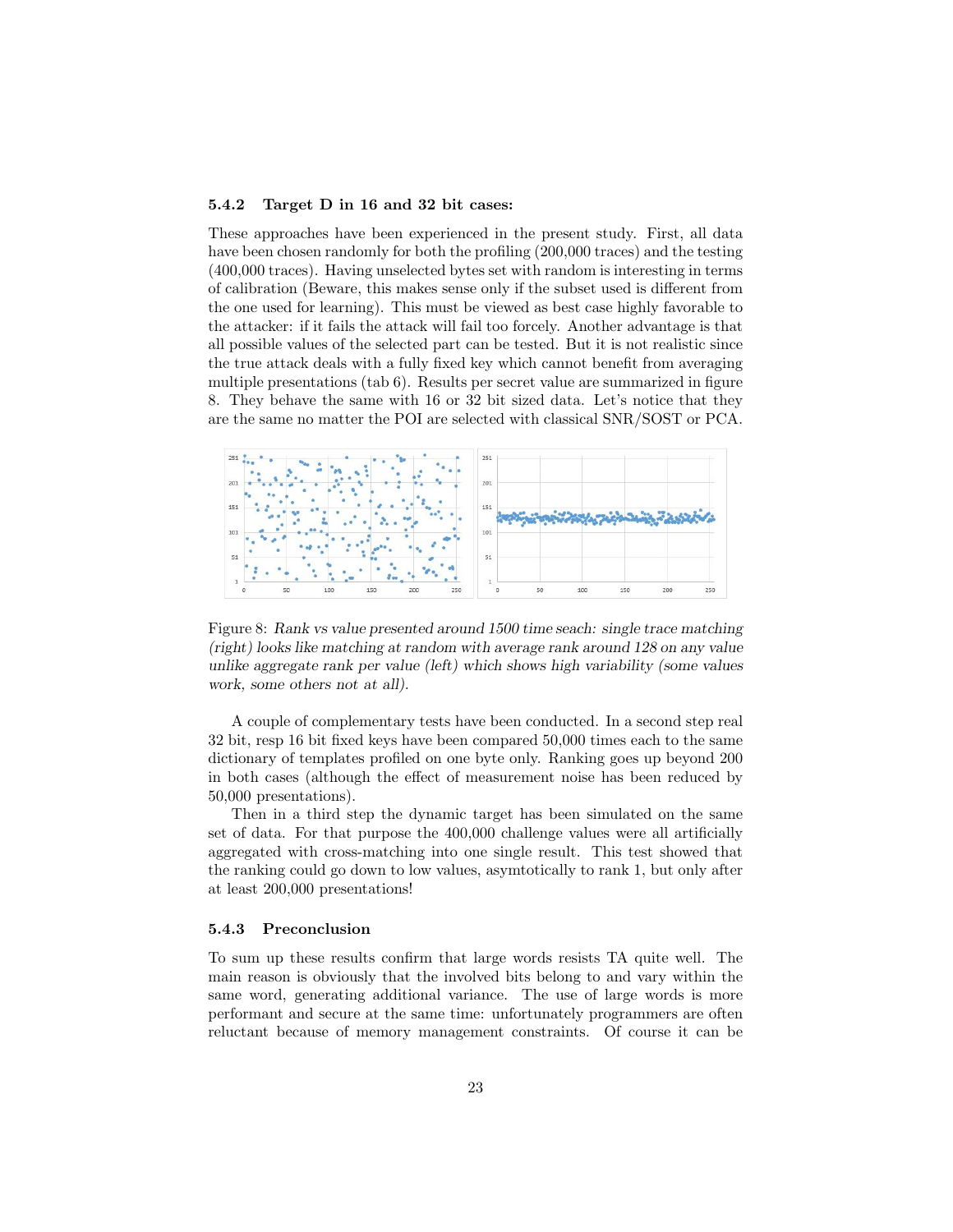argued that the selection byte can be enlarged beyond 8 bits so as to reduce the variance of non-selected ones. The experience shows that 16 bits partitioning is prohibitive; 10 to 12 is accessible but the implementation becomes tedious and the results remain hazardous. Anyway this is unsignificant in front a 32 bit or larger leakages (as in hardware devices).

The large coding size has a different impact dynamic targets that can still benefit from the challenges aggregation since there still remains values which perform not so bad. Obviously integration remains the only solution against noise.

## 5.5 DL method on target D

#### 5.5.1 8 bit case

The basic 8 bit case has been addressed with DL-MLP on the basis of 500,000 traces for learning and 50,000 for testing, all of them with random byte. So all secret bytes could be tested with around 200 submissions for each. In learning phase overfitting needs L2 regularization. The testing phase produces results similar as TA. Single trace matching does not work at all. Aggregation is necessary to gain some information : then all values do not perform the same but an average ranking of 28 can be achieved, which is barely better than TA results (33 with 50,000 challenges in table 5).

Then an attempt has been done to play a real attack against a fixed diversified 8 bytes key (transferred 50,000 times). As expected the bytes do not perform the same at all : one byte is ranked below 10, another beyond 240 and several others around 100 ! Surprisingly the ranks do not match with the ones expected from the previous test. This shows that the portability remains a hard point even on the same device.

#### 5.5.2 16 bit case

The same test against the 16 bit implementation has been tried also. In that case the training phase completely fails to provide with significant accuracy because of too much randomness. Finally the test phase is not even worth being launched. This means that there exist some situations where the learning phase can early conclude that the attack is deemed to failure without implementing the challenge phase. This represents a practical interest for testing purpose.

#### 5.6 Lessons drawn

The tests presented in this section confirm that static targets are difficult to attack. DL does not seem to succeed much better than TA. Even in the 8 bit case, when the partitioning and the leakage operate on the same amount of bits, the attacks are not effective especially against recent chips with weak leakage. The performances are lowered by too surjective leakage laws even if noise can be reduced with challenges averaging. It turns out that some values can be ranked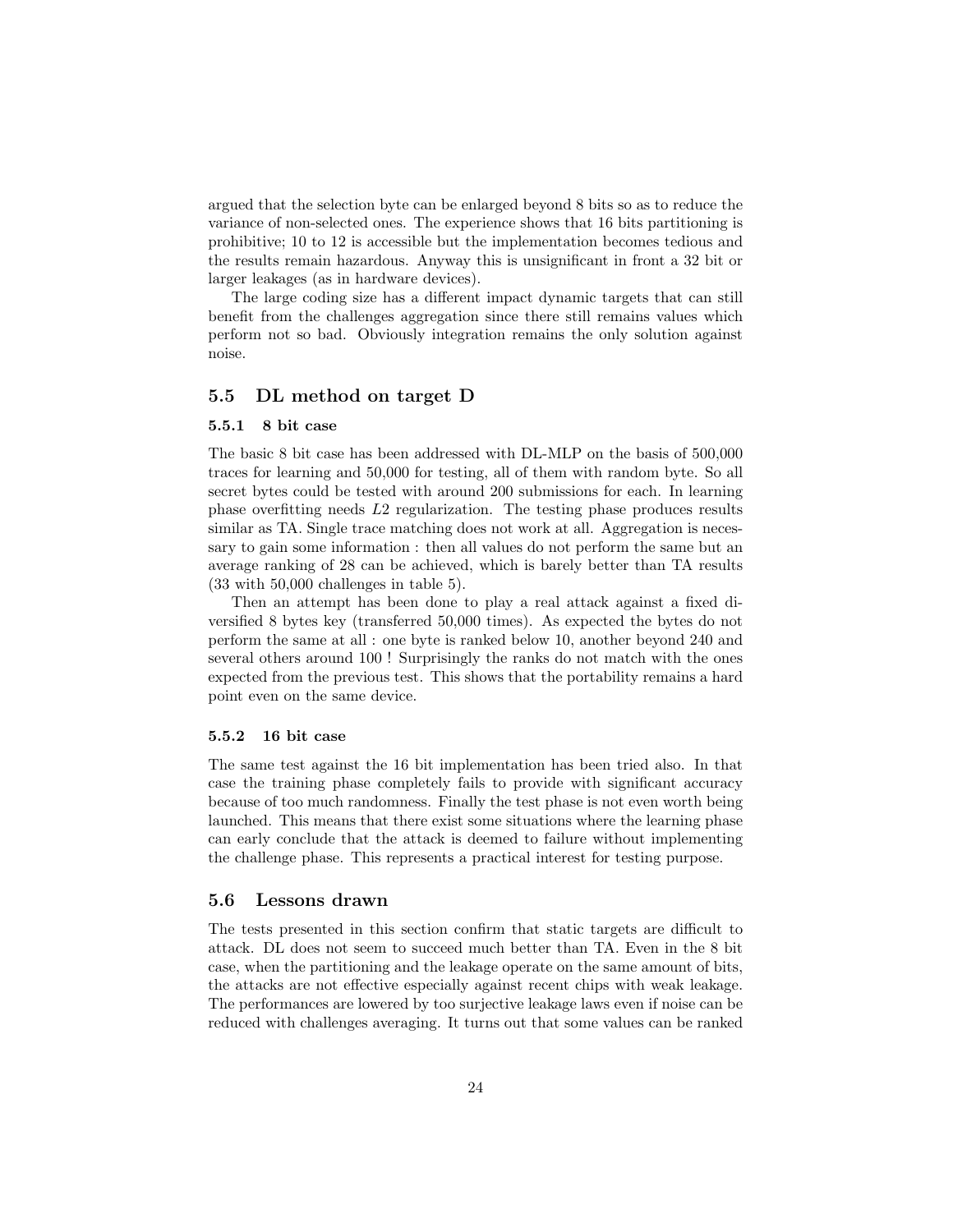quite easily whereas some others cannot be distinguished at all. On average the overall yield is poor.

The effect of coding size is confirmed as merely dissuasive for supervised attacks (as long as integration remains impossible). When the selection data is smaller than the manipulated words, the test phase looks like random challenge. So far even DL techniques fail because non selected bits pollute the learning phase with intense randomness and introduce constant deviations at matching against which averaging is powerless. Larger words are more secure. This conclusion is rather reassuring for designers who have to protect data transfers for instance. Beware however not to set the non selected bits with random data in testing phase : this is not masking but just additive noise which effect can be mitigated with averaging.

# 6 Synthesis

## 6.1 Supervised attacks can defeat masked encryption

TA can succeed against masked encryptions and performs not so bad when compared with DL techniques. For TA the condition is to work on PCA subspaces computed from the global covariance matrix for  $2^{nd}$  order POI identification and exploit of the non diagonal elements of the classes covariance matrices. It is possible that DL techniques proceed the same implicitly as multiple linear combinations are performed within the networks. This has practical consequences during profiling. When using SNR/SOST indicators for raw data dimensionality reduction, bias peaks are erased by the masking : this does not necessarily mean that matching will fail. The SNR/SOST must be recomputed after projection onto the Eigen vectors subspace in presence of masking protection: this helps the truncation to retained principal components.

This conclusion stems from tests conducted against masked encryption which is seen as a dynamic target (varying mask in test phase) and considered as relevant for supervised attacks mainly by the research community. This situation is much less encountered on the field where cryptographic implementations are much more protected against DPA/CPA.

## 6.2 Static targets offer good resistance

As traditional targets of TA, the static data manipulations (e.g. data transfers) are more suited to supervised analyses even on real products. This study shows that they are most often difficult to attack with DL and TA techniques. The main explanation resides in a too surjective leakage that thwarts the templates distinguishing even though the noise is removed. A few secret values can be inferred quite well whereas most of the others do not work at all.

In practice one observes the paradox that the presence of SNR/SOST peaks at profiling does not necessarily entail a successful matching. This depends on both the templates scattering and also on the presence of other secret bits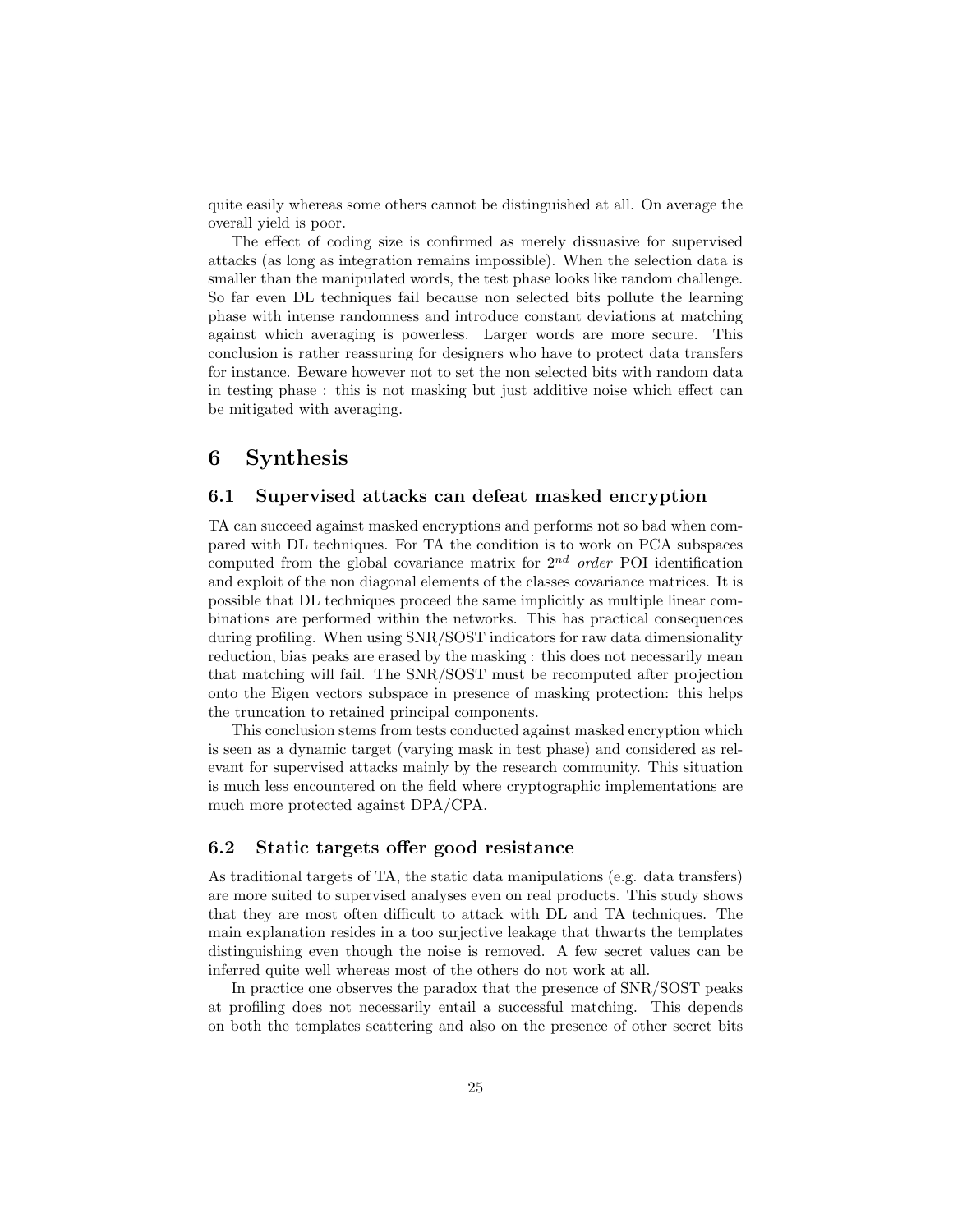within the leaking word, beside the selection ones. Coding secrets over large words seems to be merely dissuasive even to DL methods, at least so far.

## 6.3 The effect of cross-matching

A basic consequence of the previous points is that dynamic targets, even when protected with masking, are intrinsically more vulnerable that the static ones. By the way, it can be deduced that if encryption is not masked the weakness is even worse. The reason for such a vulnerability is the presence of the varying message in the test data set. It allows the so-called cross-matching that redirects -through the  $K \oplus M$  operation- the challenges traces towards easily distinguishable classes even if there are only a few. Amongst the varying messages there is always one to hit such a class and make the right guess stand out. A condition for this is that many challenges are necessary to aggregate the corresponding likelihoods. Regardless of noise, single trace matching looks utopic especially in the masked case.

#### 6.4 Residual case: masked static targets

Among the different use cases considered so far, there is a residual situation concerning static targets protected with random masking. For example it is often encountered during key scheduling within SK block ciphers where the key is hidden with its own random mask before being combined with message material. One could devise that the presence of the random mask reintroduces some variability into the leakage during the matching test as the message does in encryption.

We have experienced it with TA. We just had to replay the tests of dynamic targets A and B without cross-matching aggregation. The cryptographic variable are simply viewed as transferred data, but concealed with a random mask. The results of ranking for each (8 bit) value, look like those of figure 8. A few values perform not so bad. But the average rank over every values is 55 on target A (around 20 challenges per value) and 92 on target B (200 challenges per value). When compared with the aggregated case (cross-matching) the convergence curves leave no doubt about the unfeasibility of the attack: they merely kill any chance of success even though the amount of challenges were increased. There is still a remaining floor to ranking as long as cross-matching aggregation cannot help circumventing the leakage surjectivity.

This result confirms that adding a masking protection does not decrease the security of data transfers. This would sound paradoxical. As an outcome table 7 can be derived to summarize the intrinsic resistance of the different use cases encountered in SK implementations against DL and TA supervised attacks.

## 6.5 Protection of static targets

Static targets resist supervised attacks if their leakage law is very surjective. This highly depends on the hardware which is not necessarily well known by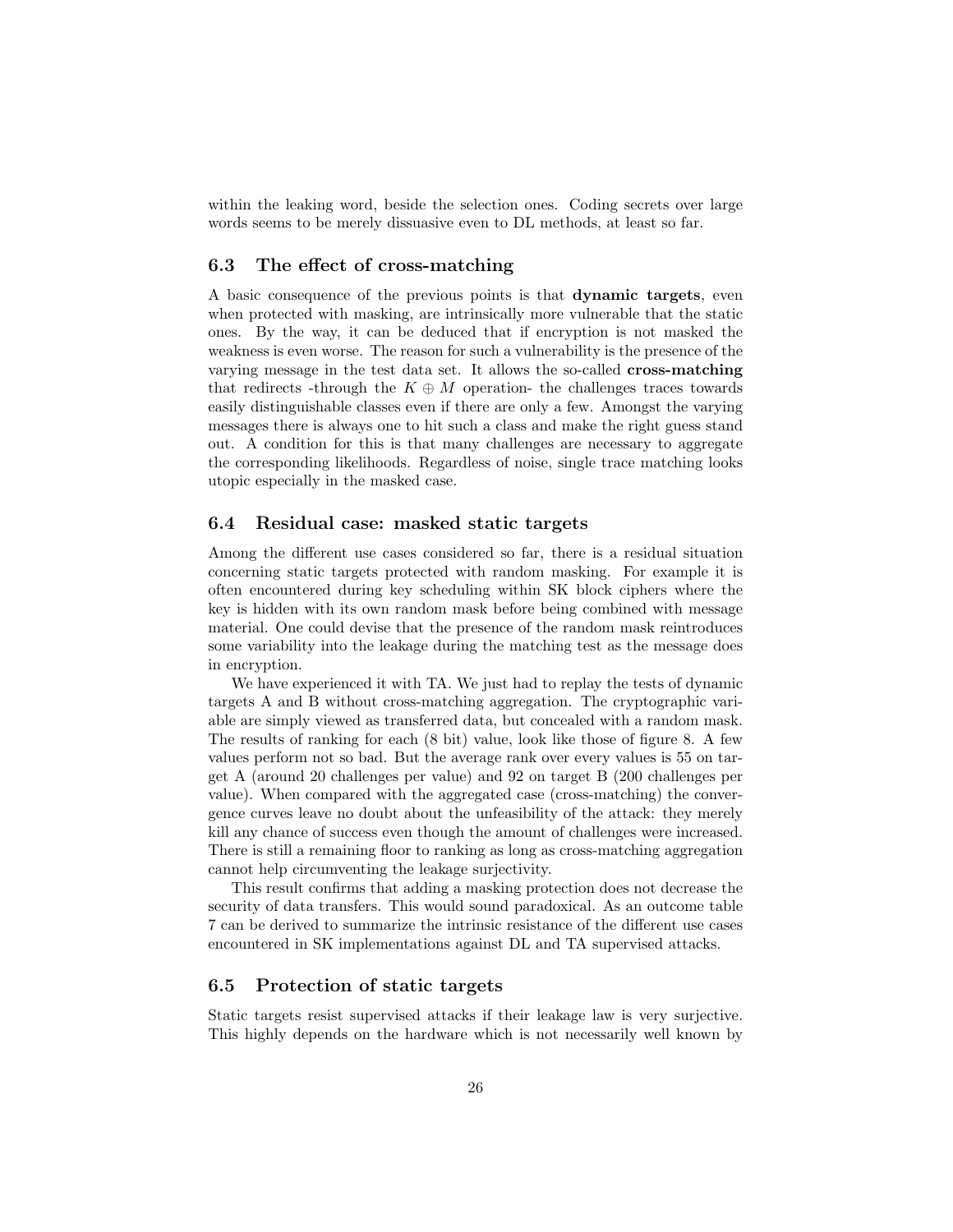| Leakage observation                                         | Type of problem     | Resistance    |
|-------------------------------------------------------------|---------------------|---------------|
| $\mathcal{L}(SBox[K \oplus M])$                             | Encryption          | Very low      |
| $\mathcal{L}(u)$ , $\mathcal{L}(SBox[K \oplus M] \oplus u)$ | Masked encryption   | Low           |
| $\mathcal{L}(K)$                                            | Secrecy transfer    | Possibly high |
| $\mathcal{L}(u), \mathcal{L}(K)$                            | Masked key schedule | Very high     |

Table 7: Typical targets of supervised attacks and their intrinsic resistance.

software designers. In case of bijective leakage (and low noise), some protections are needed. Since DL techniques such as CNN can still perform through slight jittering and shuffling, it is recommended to implement additional protections as large coding sizes (preferably for data transfers) and/or random masking (key schedule). Beware that random padding (of unsused bit within a large word) is not theoretically sufficient because aggregation can potentially cancel its effect with statistical integration.

## 6.6 Protection of dynamic targets

In front of supervised attacks (including TA), the main weakness of -even masked- encryption resides in the presence of the message in test/matching phase which circumvents the difficulty of surjective leakages thanks to crossmatching. This variability has a second consequence in case of large coding size (which has not been fully tested on dynamic targets during this study). Indeed it has been seen on a *static case* that if the non selected data vary randomly in test phase, the rank can converge down to low values if a large amount of challenge traces are aggregated. So for encryption large words are not to be considered as an absolute protection as such, just as an efficient noise additioner.

Besides DL-CNN still operate through jittering and shuffling provided these are not too strong. So what can a programmer do in front of this darkened picture of possible protections? As a matter of fact the situation is well known in the context of DPA/CPA attacks. A first recipe consists in pushing the countermeasures to their maximum. Further robust cryptographic libraries use to implement complex combinations of the abovementioned types of protections. When two or three of them are present the analysis becomes highly difficult. In the worst cases it remains theoretically possible but demands a prohibitive number of exposures, incompatible with the application context.

#### 6.7 DL versus TA

This concurrent study shows that DL techniques perform better than TA when the attack is feasible, thanks to a much bigger computational effort. But TA competes honorably even against masked encryption. However both TA and DL fail against tough targets as example D.

It must be underlined that the datasets used on targets A and B are particularly suited for addressing masked implementations. But they come out of a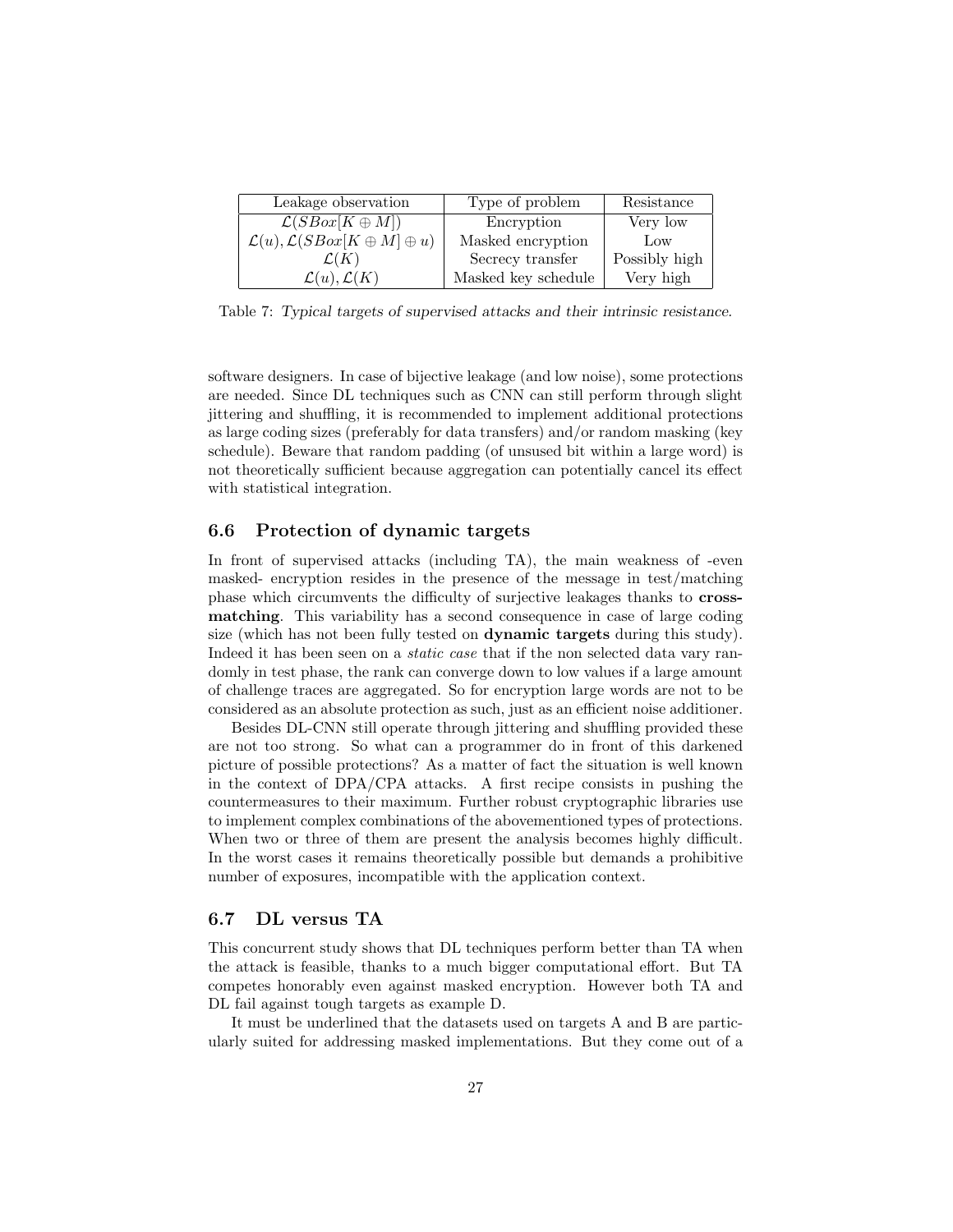preprocessing and extraction step. The method used for feeding the model with relevant signals (mask + masked variable leakages) requires the same signal preprocessing and profiling methods used for TA (which demands alignement). A special hard point also regards the possibility of working with long signals: DL public libraries quickly meet memory limitations in such situations. In other words DL techniques would face the highest difficulties without the initial reverse engineering steps of classical approaches. This mitigates their benefit, knowing that TA can also be improved on its side with PCA and normalization.

A significant advantage of DL-CNN is the capability of working with misaligned data. This feature is of highest importance against the desynchronizing countermeasures. It deserves being challenged and pushed to the limits on tougher examples with large jitter combined with shuffling. An original point is that the filters responses convolved with the traces are not prior defined (they are initialized with random!). But they are fully part of the model fitting optimization process, including the hypotheses separation. They behave like adaptative filters. But they cannot be reproduced as preprocessing because they do not look like the operations usually conducted by alignment methods.

# 7 Conclusions

The advent of DL techniques in the scope of side-channel attacks does not really appear as a major breakthrough that would severely jeopardize every existing implementations. But it is an opportunity to reconsider classical learning in a different way. Comparable performances can be achieved with TA improved by well-known preprocessing such as PCA and normalization. Similar failures are also observed with both approaches in front of difficult use cases. This comparative study explains why some protections such as masking can be defeated whereas DL algorithms are often seen as mysterious black boxes.

Without speaking of a new momentum, DL methods (beyond their friendlyness, public availability) are worth being further challenged in front of tougher targets since they provide with special capabilities of thwarting some protections like desynchronization. As the computational power is getting less and less costly an interesting axis regards the capability of treating the reverse engineering and signal preprocessing steps which require a lot of memory and calculations (CNN). The special hard point of working on different devices between learning and testing phases remains to be addressed. Let's notice at last that this conclusion is somewhat different when considering PK cryptographic implementations which are always special: DL methods turn out to be very helpful for reverse engineering purpose.

# References

[1] Michael Zohner Annelie Heuser. Intelligent machine homicide - breaking cryptographic devices using support vector machines. In COSADE, 2012.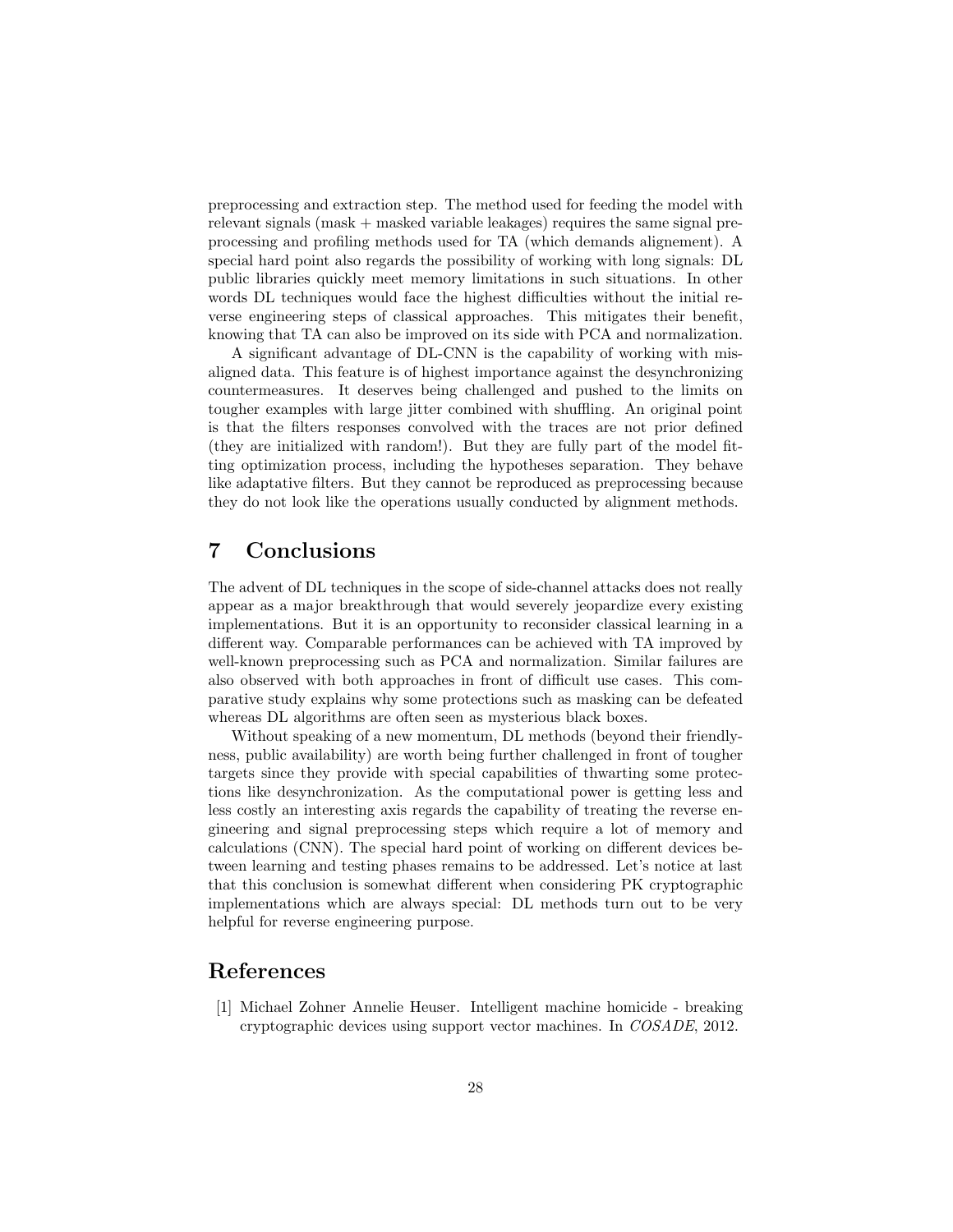- [2] Cédric Archambeau, Eric Peeters, F-X Standaert, and J-J Quisquater. Template attacks in principal subspaces. In International Workshop on Cryptographic Hardware and Embedded Systems, pages 1–14. Springer, 2006.
- [3] K. Lemke-Rust B. Gierlichs and C. Paar. Template vs. stochastic methods. a performance analysis for side-channel cryptanalysis. In International Workshop on Cryptographic Hardware and Embedded Systems, pages 15–29. Springer, 2006.
- [4] Ryad Benadjila, Emmanuel Prouff, R´emi Strullu, Eleonora Cagli, and Cécile Dumas. Study of deep learning techniques for side-channel analysis and introduction to ascad database. 2018.
- [5] Eric Brier, Christophe Clavier, and Francis Olivier. Correlation power analysis with a leakage model. In International Workshop on Cryptographic Hardware and Embedded Systems, pages 16–29. Springer, 2004.
- [6] Eleonora Cagli, Cécile Dumas, and Emmanuel Prouff. Convolutional neural networks with data augmentation against jitter-based countermeasures. In International Conference on Cryptographic Hardware and Embedded Systems, pages 45–68. Springer, 2017.
- [7] Suresh Chari, Josyula R Rao, and Pankaj Rohatgi. Template attacks. In International Workshop on Cryptographic Hardware and Embedded Systems, pages 13–28. Springer, 2002.
- [8] Marios O Choudary and Markus G Kuhn. Efficient stochastic methods: profiles methods beyond 8 bits. https://eprint.iacr.org/2014/885.pdf, 2014.
- [9] Marios O Choudary and Markus G Kuhn. Efficient, portable template attacks. IEEE Transactions on Information Forensics and Security, 13(2):490–501, 2018.
- [10] Jean-Sébastien Coron and Louis Goubin. On boolean and arithmetic masking against differential power analysis. In International Workshop on Cryptographic Hardware and Embedded Systems, page 231. Springer, 2000.
- [11] Mathieu Rivain Emmanuel Prouff and Régis Bévan. Statistical analysis of second order differential power analysis. In Journal IEEE Trans. Computers, volume 58, pages 799–811. IEEE, 2009.
- [12] Fahn and Pearson. Inferential power analysis (ipa): a new class of power attacks. In International Workshop on Cryptographic Hardware and Embedded Systems, pages 173–186. Springer, 1999.
- [13] Benedikt Gierlichs, Lejla Batina, Pim Tuyls, and Bart Preneel. Mutual information analysis. In International Workshop on Cryptographic Hardware and Embedded Systems, pages 426–442. Springer, 2008.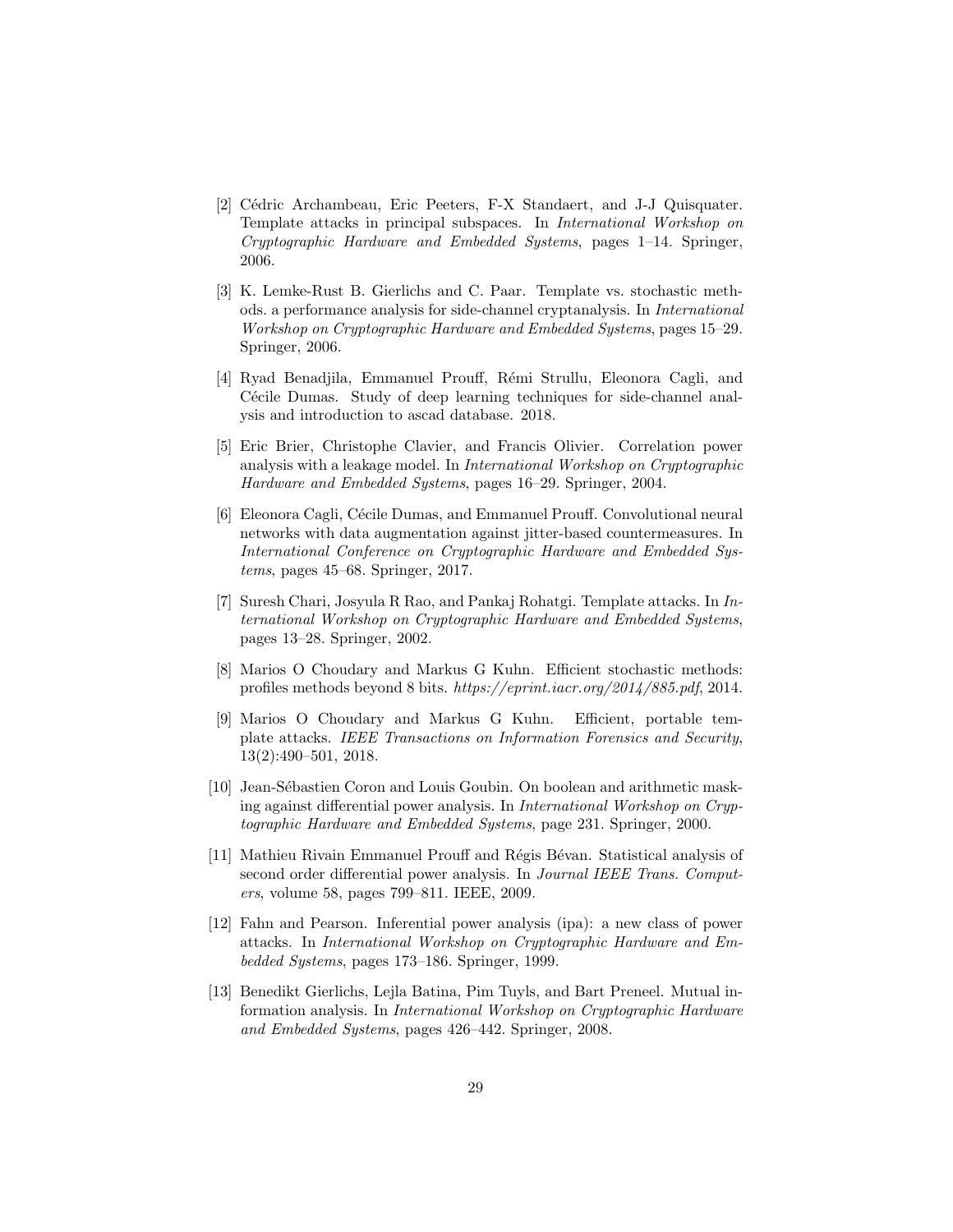- [14] Ian Goodfellow, Yoshua Bengio, and Aaron Courville. Deep Learning. MIT Press, 2016.
- [15] Gabriel Hospodar, Benedikt Gierlichs, Elke De Mulder, Ingrid Verbauwhede, and Joos Vandewalle. Machine learning in side-channel analysis: a first study. Journal of Cryptographic Engineering, 1(4):293, 2011.
- [16] Sergey Ioffe and Christian Szegedy. Batch normalization: Accelerating deep network training by reducing internal covariate shift. arXiv preprint arXiv:1502.03167, 2015.
- [17] Ian T Jolliffe. Principal component analysis and factor analysis. In Principal component analysis, pages 115–128. Springer, 1986.
- [18] Marc Joye and Francis Olivier. Side-Channel Analysis, pages 571–571. Springer US, Boston, MA, 2005.
- [19] Paul Kocher, Joshua Jaffe, and Benjamin Jun. Differential power analysis. In Annual International Cryptology Conference, pages 388–397. Springer, 1999.
- [20] Yann LeCun, Léon Bottou, Yoshua Bengio, and Patrick Haffner. Gradientbased learning applied to document recognition. Proceedings of the IEEE, 86(11):2278–2324, 1998.
- [21] Liran Lerman, Gianluca Bontempi, and Olivier Markowitch. Side channel attack: an approach based on machine learning. Center for Advanced Security Research Darmstadt, pages 29–41, 2011.
- [22] Liran Lerman, Romain Poussier, Gianluca Bontempi, Olivier Markowitch, and François-Xavier Standaert. Template attacks vs. machine learning revisited (and the curse of dimensionality in side-channel analysis). In  $In$ ternational Workshop on Constructive Side-Channel Analysis and Secure Design, pages 20–33. Springer, 2015.
- [23] Xiang Li, Shuo Chen, Xiaolin Hu, and Jian Yang. Understanding the disharmony between dropout and batch normalization by variance shift. arXiv preprint arXiv:1801.05134, 2018.
- [24] Zdenek Martisanek and Vaclav Zeman. Innovative method of the power analysis. In International Workshop on Cryptographic Hardware and Embedded Systems, pages 586–594. Radion Engineering, 2013.
- [25] Thomas S. Messerges. Using second-order power analysis to attack dpa resistant software. In International Workshop on Cryptographic Hardware and Embedded Systems, page 238. Springer, 2000.
- [26] Tom M. Mitchell. Machine learning, volume 4 of 10. Mac Gew Hill, The address, 3 edition, 7 1997. An optional note.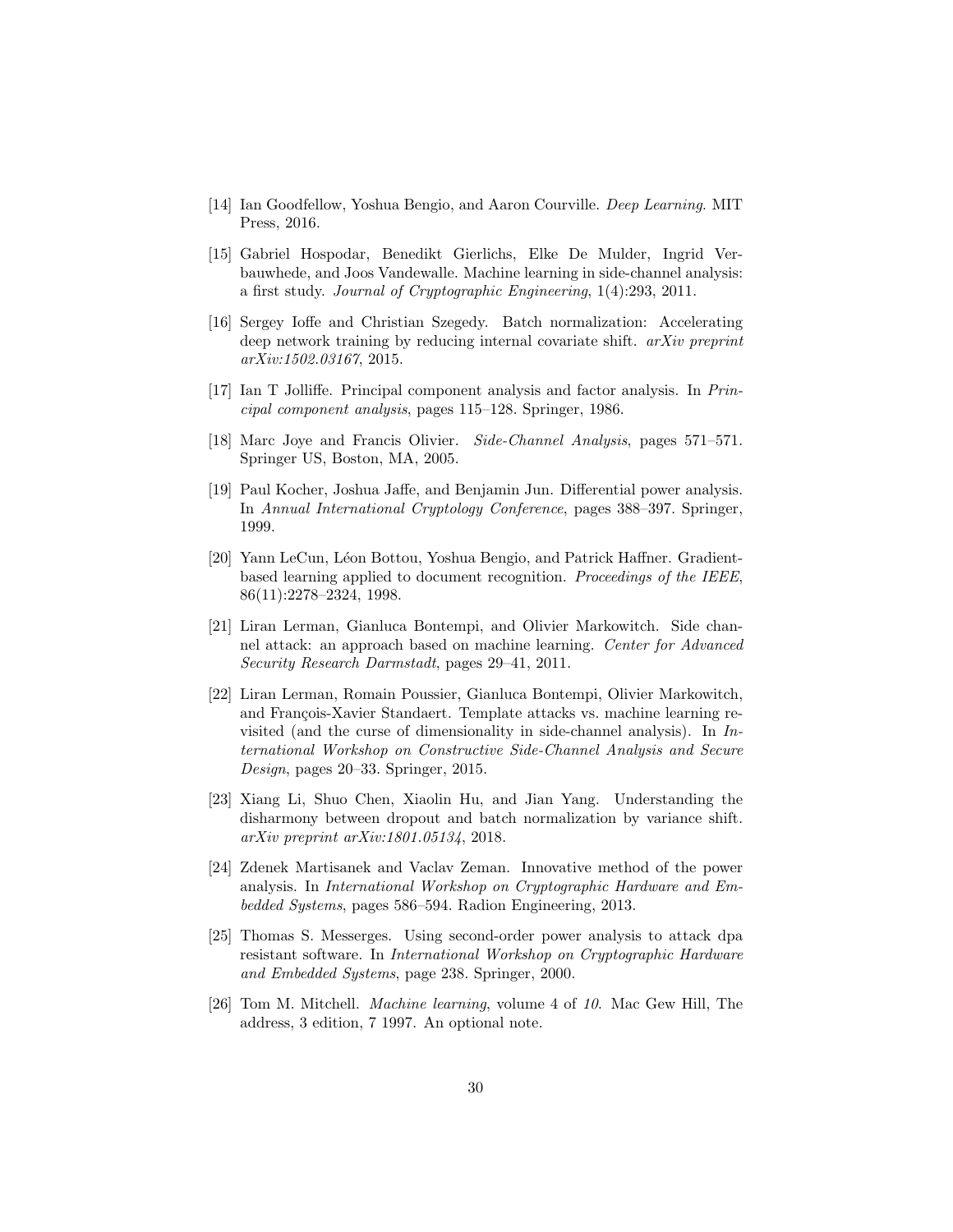- [27] E. Oswald and S. Mangard. Template attacks on masking resistance is futile. In CT-RSA, pages 243–256. Springer, 2007.
- [28] Jean-Jacques Quisquater and David Samyde. Automatic code recognition for smartcards using a kohonen neural network. In CARDIS, 2002.
- [29] Karen Simonyan and Andrew Zisserman. Very deep convolutional networks for large-scale image recognition. arXiv preprint arXiv:1409.1556, 2014.
- [30] F-X Standaert and Cédric Archambeau. Using subspace-based template attacks to compare and combine power and electromagnetic information leakages. In International Workshop on Cryptographic Hardware and Embedded Systems, pages 411–425. Springer, 2008.
- [31] Benjamin Timon. Non-profiled deep learning-based side-channel attacks. https://eprint.iacr.org/2018/196.pdf, 2018.
- [32] K. Lemke W. Schindler and C.Paar. A stochastic model for differential side channel analysis. In International Workshop on Cryptographic Hardware and Embedded Systems, pages 30–46. Springer, 2005.
- [33] Mathias Wagner and Stefan Heyse. Single trace template attack on the des round keys of a recent smart card. https://eprint.iacr.org/2017/057.pdf, 2017.
- [34] Matthew D Zeiler. Adadelta: an adaptive learning rate method. arXiv preprint arXiv:1212.5701, 2012.

# A Formulation used for template attacks

A binary variable K takes  $2^{|K|}$  possible integer values denoted k. The time signal associated to each experiment i handling a value of K is noticed  $X_i \in \mathcal{R}^N$ . This vector of N time samples contains the leakage  $\mathcal{L}(f(K))$ ,  $f(K)$  being a known cryptographic primitive referred to as selection function. Partitioning the signal vectors according to the values taken by  $K$  allows the definition of statistical moments in each class k with population  $n_k$ : the average  $T_k$  (the **template**) and the symmetric covariance matrix  $R_k = E[(X - T_k)(X - T_k)^T]$ . This matrix contains the variance of noise  $\sigma_k^2$  on its diagonal: it represents within each class the random share that does not depend on  $k$  (measurement noise, misalignement effects, leakage of other manipulated data). The non diagonal elements represent the potential interdependences between the time samples taken at different instants.

Overall statistics are defined as the global average  $T = E[X]$  and the symmetric covariance matrix  $R = E[(X - T)(X - T)^t]$  which diagnonal elements embed the variance signal  $\sigma^2$ . All these quantities but K are time N-dimensional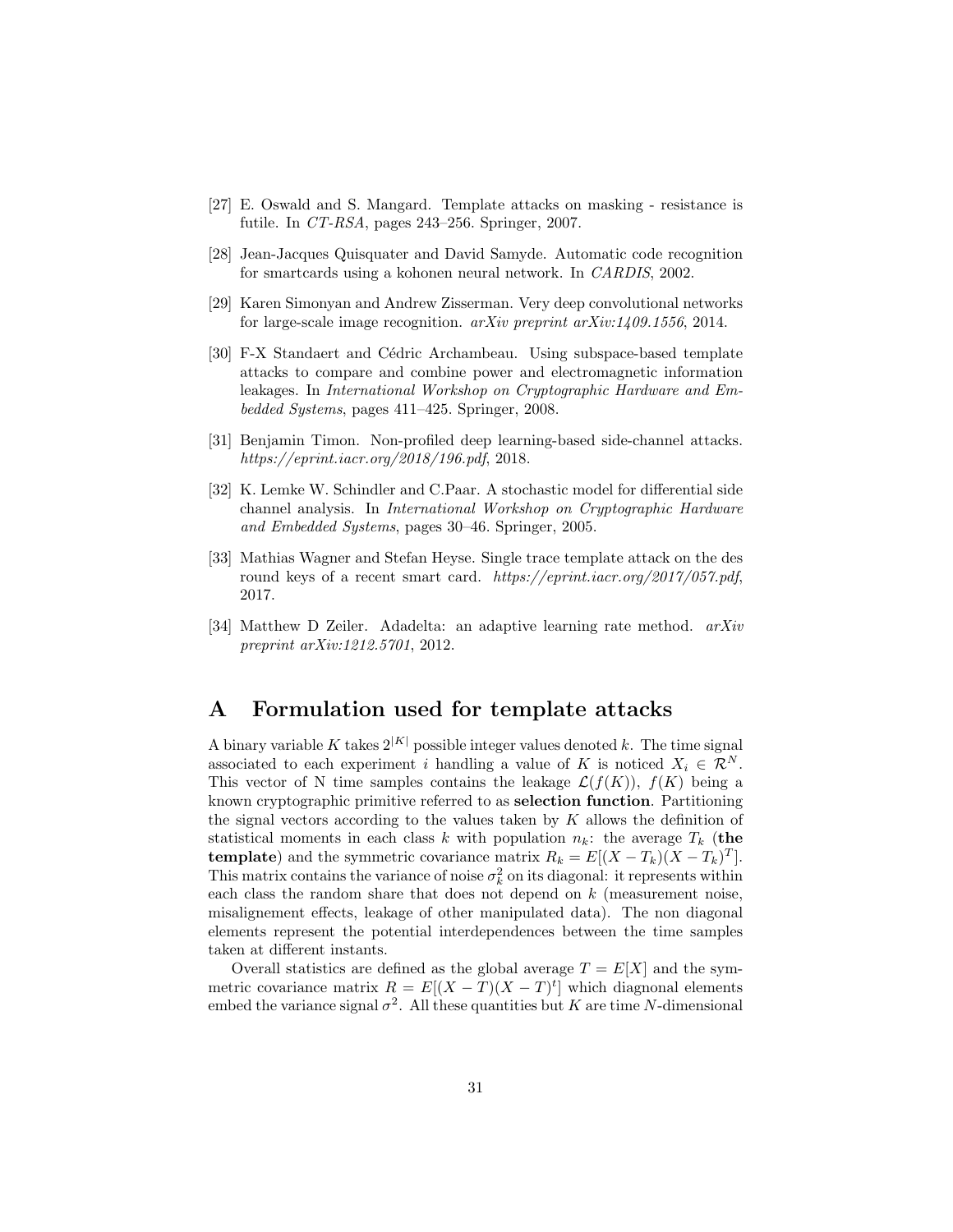vectors or  $N \times N$  matrices. They comply with the multivariate Gaussian formulation which is convenient (but rather coarse?) for resuming the probability densities with  $1^{st}$  and  $2^{nd}$  order moments.

The paradigm of template attacks is based upon the Bayesian inference where the probability for K to take value k while observing  $X_i$  (matching/test phase) is considered through Bayes theorem as proportional to the probability density of  $X_i$  when  $K = k$  (profiling phase).

$$
p(K = k|X_i) = \frac{p(K = k)p(X_i|K = k)}{p(X_i)}
$$

Assuming K as uniformly distributed  $p(K = k) = 2^{-|K|}$  the a priori probabilities are not discriminating. In the Gaussian multivariate assumption this leads to the famous basic formula for the likelihood of hypothesis  $k$  which is proportional and thus assimilated to the conditional probability:

$$
p(X_i|K = k) \equiv \frac{1}{\sqrt{(2\pi)^N \det(R_k)}} exp(-\frac{1}{2}(X_i - T_k)^t R_k^{-1}(X_i - T_k))
$$

In practice the formula is not used as such but rather through its logarithm which is named log-likelihood. This is better numerically conditioned and more convenient to aggregate the results when going from single trace matching to multiple traces matching in test phase, when several challenges  $X_i$  are submitted. The hypothesis testing procedure just has to add them and look for  $Argmax_K(\sum_i log(p(X_i|K = k)))$  over all hypotheses of K.

The purpose of the profiling phase is twofold. First it has to compute the set (dictionary) of statistical templates  $T_k$  and  $R_k$  for all values k and additionally the global ones  $T$  and  $R$ . But this has poor chances of effectiveness if a prealable dimensionality reduction is not performed. It is based on the research of Points Of Interest (POI) within the signal that are supposed to maximize (generate peaks) on the following quadratic indicators called SNR (a leakage to noise more than signal to noise) and SOST (pairwise sum of square T-differences):

$$
SNR = \frac{\sum n_k (T_k - T)^2}{\sum n_k \sigma_k^2}
$$

$$
SOST = \sum_k \sum_{l>k} \frac{(T_k - T_l)^2}{\sigma_k^2 + \sigma_l^2}
$$

There are several issues encountered at profiling. It has to be done in two steps : one for POI indentification and one for computing the covariance matrices reduced to these POI. The task assumes randomly and uniformly chosen data K for partitioning the traces. These traces must be numerous for allowing good statistical estimation. Last but not least : the traces must be aligned! For convenience let's introduce the scatter square matrix:

$$
S = E_k[(T_k - T)(T_k - T)^t]
$$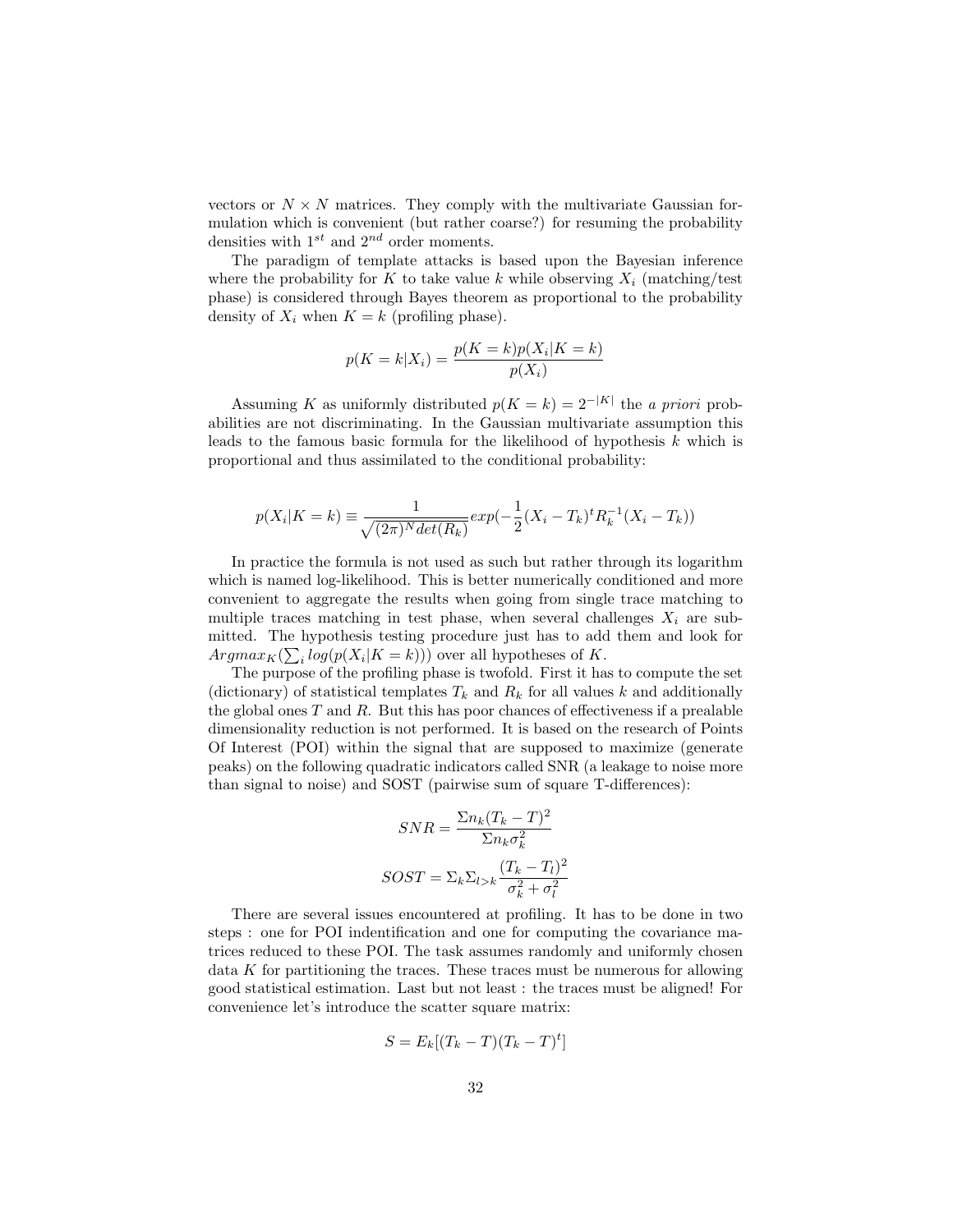where the expectation are taken over the classes  $k$  (variance of the templates). S is related to the global covariance matrices by

$$
R = E_k[R_k] + S
$$

 $S$  represents the inter-classes scattering, that is the share of  $(c<sub>o</sub>)$  variance which is related to the selected data (the rest being noise). In case of masking, this matrix tends to 0 just like the scalars SNR and SOST, since all averages should converge towards the same value. They all loose their efficiency. Let's remark by the way that they disregard the non-diagonal elements of the covariance matrices.

The covariance matrices must also be inverted and their determinant calculated. The computational complexity is  $\mathcal{O}(N^3)$ , which can quickly become unfeasible in high dimensional spaces. Sometimes they can even become singular. These are good motivations for dimensionality reductions. Choudary et. Kuhn [10] in their 2018 publication propose a solution to matrix inversion, based on the pooled covariance matrix which gives the better estimates of the true covariance matrix.

For matching the challenge traces have to be captured in compatible conditions (the portability issue) and mapped over the same POI to keep the comparability. Let's notice a commonly used approximation in test phase: the classes covariances  $R_k$  are merely replaced by the global one R. Well R is sometimes better conditioned for inversion in case of large vectors (without dimensionality reduction) or heterogeneous classes (not equipopulated). But the experience shows that class covariances provide with better discrimination results [3].

# B Principal components analysis

Principal components analysis (PCA) can be used as a preprocessing tool for optimal dimensionality reduction and automatic selection of POIs. Under the condition that all the signals are aligned, PCA implements a linear projection matrix  $P$  applied to vectors and covariance matrices onto the subspace of *princi*pal axes which result from solving an Eigen problem. The basic question regards on which matrix this underlying Eigen problem must be applied. Basically the first target is the covariance R but the authors  $[2]$  introduced the scatter square matrix  $S$  in order to optimize inter-classes scattering. Furthermore it may also apply to  $R^{-1}S$  as a kind of SNR criterion maximizing inter-classes scattering over global scattering and noise (a.k.a Linear Discriminant Analysis LDA).

Without loss of generality let's work on  $S$  for instance and solve the Eigen problem  $SV = V\Lambda$ , where  $\Lambda$  is the diagonal matrix of Eigen values  $\lambda_i$ , and V the Eigen vectors that make an orthonormal basis.  $\Lambda$  is to be truncated along its diagonal into  $\Lambda'$ , in order to reduce the dimensionality. The projection matrix is defined as  $P = V \Lambda^{\prime} V^t$ . The projective form of the likelihood formula just consists in replacing the covariance by  $(P^t R_k P)^{-1}$  and the signal/template vectors by  $P^t(X_i - T_k)$  in the likelihood formula. (Another possibility consists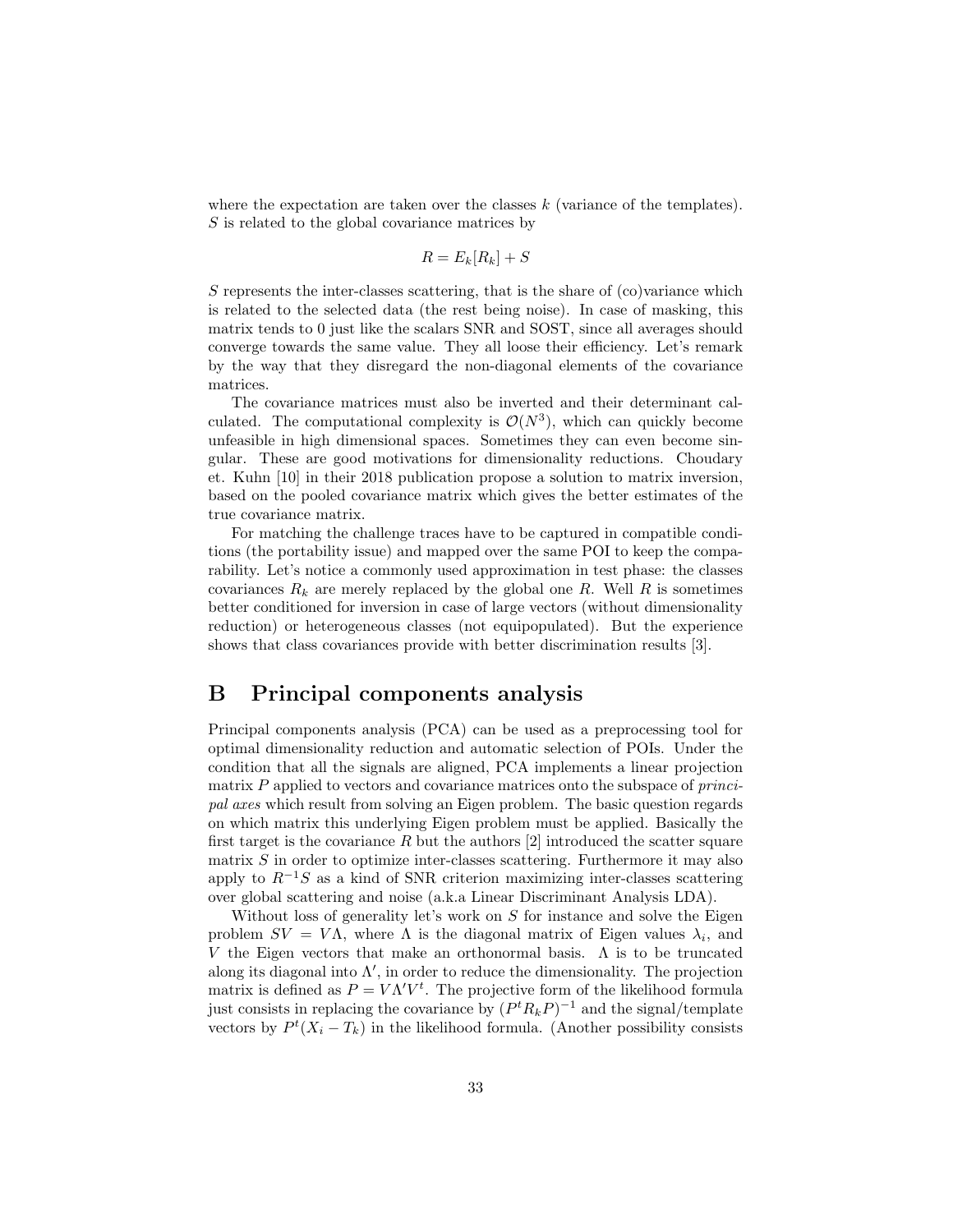in projecting the raw traces  $P^{T} X_i$  and replaying the whole profiling procedure: the new SNR/SOST will provide with relevant truncation parameter).

Experience shows that the truncation decision to main Eigen vectors as required by PCA is a fuzzy issue and criteria based on relative sums of Eigen values is not really effective. A rule of the thumb can be:  $N' < N$  is chosen so that  $\Sigma^{N'} \lambda_i / \Sigma^N \lambda_i \approx 0.8$ . In classical cases a dozen components are sufficient. Eventually in classical unmasked cases PCA brings poor benefit when compared with classical methods such as SNR or SOST used for POIs identification.

# C Deep learning in a nutshell

The reader is referred to reference papers [23, 4] for fundamental definitions of DL applied to side-channel analysis. A few basic ones are just reminded hereafter. The DL approach is based upon the definition of neural network architectures such as the Multi Layer Perceptron and Convolutional Neural Network designed to solve prediction and classification problems. They are built upon the same basic cell called neuron whose output result is a multilinear weighted sum of the N input samples followed by a non-linear activation function.

These architectures contain several layers of neurons each applying a linear combination function to the input vectors ( $\in \mathcal{R}^{N}$ ), with its specific weights. For classification problems the output layers takes the form of probability vectors  $p(K = k|X)$  (softmax function), typically 256 for 8 bit value inference.

The Multi Layer Perceptron (MLP) is one the oldest network used: it is fully connected in the sense that each layer cell is connected to all the cells of the next layer. The CNN architecture is not fully connected: each neuron is connected to a limited number of other local neurons allowing a convolution integration.

During the learning phase a gradient descent algorithm is used to set the neurons with optimal weights. The minimization criterion is the loss function defined as the distance between the expected known values and the predicted outputs.

A network is not only characterized by its connectivity but also by several dimensional hyperparameters including the learning algoritm settings:

- Number of layers
- Number of neurons per layer
- Size of the batches, that is the number of traces per minimization iteration
- Number of epochs, an epoch being the number of passes over the whole training set
- The learning rate is the step of the gradient descent algorithm which can be adjusted dynamically during the minimization process